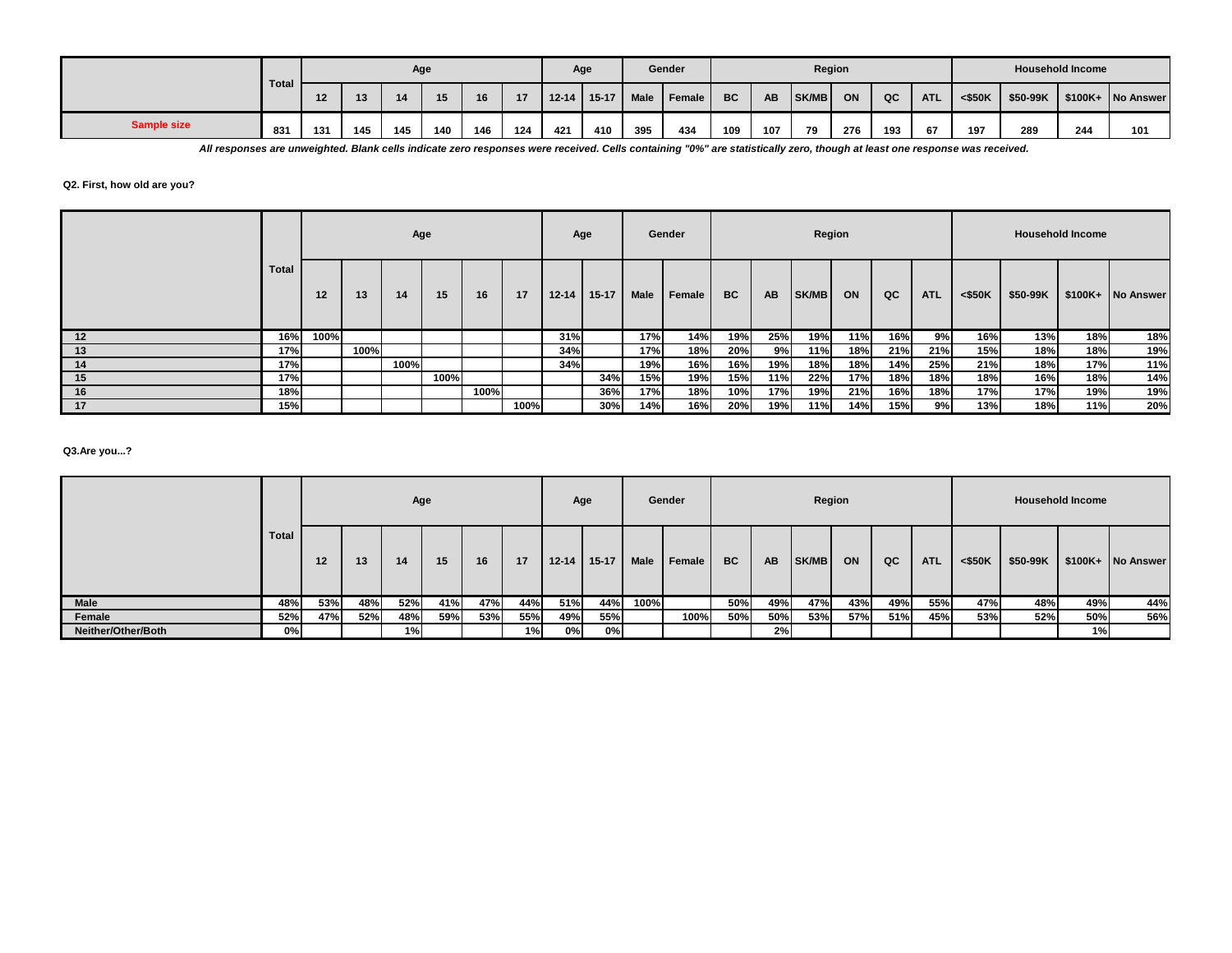### **Q4.[Summary of Good]Let's start by thinking about where you live. How would you rate each of the following:**

|                                                               |       | Age |     |     |     |     |     |           | Age       |      | Gender |           |           | Region       |     |     |            |           |          | <b>Household Income</b> |                  |
|---------------------------------------------------------------|-------|-----|-----|-----|-----|-----|-----|-----------|-----------|------|--------|-----------|-----------|--------------|-----|-----|------------|-----------|----------|-------------------------|------------------|
|                                                               | Total | 12  | 13  | 14  | 15  | 16  | 17  | $12 - 14$ | $15 - 17$ | Male | Female | <b>BC</b> | <b>AB</b> | <b>SK/MB</b> | ON  | QC  | <b>ATL</b> | $<$ \$50K | \$50-99K | $$100K+$                | <b>No Answer</b> |
| Your own house or apartment                                   | 88%   | 93% | 88% | 90% | 91% | 84% | 85% | 90%       | 87%       | 89%  | 88%    | 89%       | 92%       | 91%          | 89% | 82% | 93%        | 77%       | 90%      | 95%                     | 89%              |
| The neighbourhood you live in                                 | 89%   | 93% | 92% | 85% | 90% | 86% | 85% | 90%       | 87%       | 88%  | 89%    | 86%       | 88%       | 92%          | 91% | 84% | 94%        | 81%       | 89%      | 94%                     | 90%              |
| Your school                                                   | 82%   | 88% | 84% | 79% | 79% | 80% | 81% | 83%       | 80%       | 80%  | 83%    | 81%       | 89%       | 84%          | 83% | 78% | 75%        | 75%       | 82%      | 87%                     | 81%              |
| Opportunities for recreation for<br>young people in your area | 64%   | 70% | 61% | 58% | 66% | 63% | 65% | 63%       | 65%       | 64%  | 64%    | 65%       | 69%       | 51%          | 67% | 63% | 57%        | 53%       | 61%      | 76%                     | 62%              |
| Your life overall these days                                  | 84%   | 89% | 86% | 79% | 85% | 82% | 86% | 85%       | 84%       | 85%  | 84%    | 82%       | 85%       | 85%          | 89% | 78% | 84%        | 74%       | 84%      | 93%                     | 84%              |

**Q4.[Summary of Poor]Let's start by thinking about where you live. How would you rate each of the following:**

|                                                               |              |    |     | Age |     |     |     | Age       |           | Gender      |        |           | Region |       |     |    |            |           | <b>Household Income</b> |    |                   |
|---------------------------------------------------------------|--------------|----|-----|-----|-----|-----|-----|-----------|-----------|-------------|--------|-----------|--------|-------|-----|----|------------|-----------|-------------------------|----|-------------------|
|                                                               | <b>Total</b> | 12 | 13  | 14  | 15  | 16  | 17  | $12 - 14$ | $15 - 17$ | <b>Male</b> | Female | <b>BC</b> | AB     | SK/MB | ON  | QC | <b>ATL</b> | $<$ \$50K | \$50-99K                |    | \$100K+ No Answer |
| Your own house or apartment                                   | 1%           |    | 2%  | 1%l | 1%  | 1%  | 1%  | 1%        | 1%        | 1%          | 1%     |           |        |       | 1%  | 2% | 1%         | 2%        | 0%                      | 0% | 2%                |
| The neighbourhood you live in                                 | 2%           |    | 2%  | 5%  | 3%  | 1%  | 2%  | 2%        | 2%        | 2%          | 3%     | 4%        | 2%     | 1%    | 2%  | 1% | 4%         | 5%        | 1%                      | 1% | 3%                |
| Your school                                                   | 3%           | 2% | 3%  | 6%  | 4%  | 3%  | 2%  | 4%        | 3%        | 3%          | 4%     | 2%        | 1%     | 3%    | 4%  | 5% | <b>7%</b>  | <b>5%</b> | 3%                      | 3% | 4%                |
| Opportunities for recreation for<br>young people in your area | 12%          | 7% | 11% | 17% | 10% | 14% | 11% | 12%       | 12%       | 14%         | 10%    | 7%        | 11%    | 22%   | 11% | 9% | 19%        | 19%       | 11%                     | 5% | 16%               |
| Your life overall these days                                  | 2%           | 1% | 1%  | 6%I | 2%  | 3%  | 1%  | 3%        | 2%        | 2%          | 2%     | 2%        | 2%     | 4%    | 2%  | 3% | 3%         | 5%        | 1%                      | 1% | 4%                |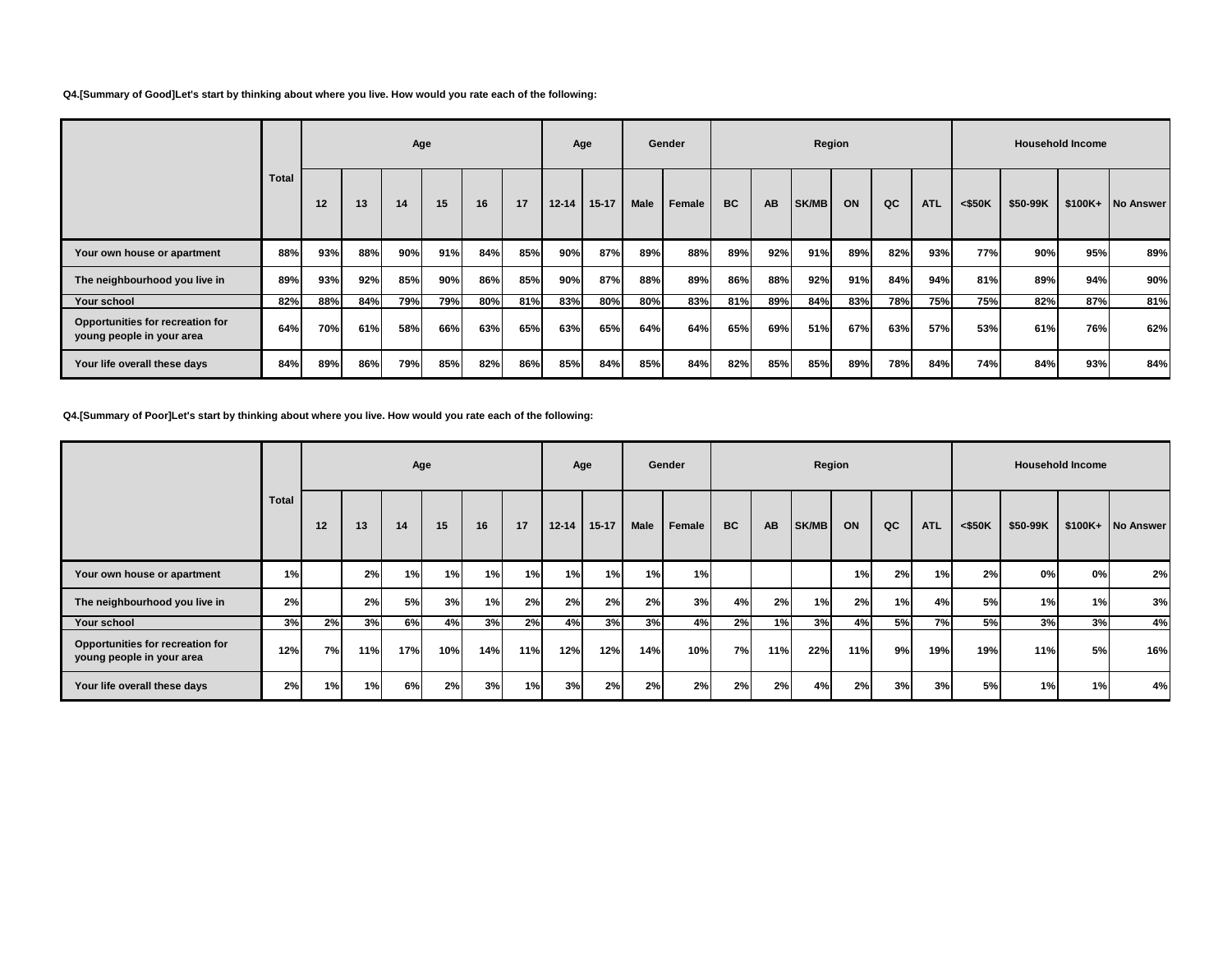### **Q4.[Your own house or apartment]Let's start by thinking about where you live. How would you rate each of the following:**

|                  |       |     |     | Age |     |     |     | Age       |         |      | Gender |           |           | Region       |      |                 |            |           |          | <b>Household Income</b> |                   |
|------------------|-------|-----|-----|-----|-----|-----|-----|-----------|---------|------|--------|-----------|-----------|--------------|------|-----------------|------------|-----------|----------|-------------------------|-------------------|
|                  | Total | 12  | 13  | 14  | 15  | 16  | 17  | $12 - 14$ | $15-17$ | Male | Female | <b>BC</b> | <b>AB</b> | <b>SK/MB</b> | ON   | QC              | <b>ATL</b> | $<$ \$50K | \$50-99K |                         | \$100K+ No Answer |
| <b>Very Good</b> | 44%   | 49% | 48% | 41% | 38% | 43% | 44% | 46%       | 41%     | 46%  | 41%    | 41%       | 45%       | 34%          | 41%  | 50%             | 49%        | 30%       | 40%      | 60%                     | 40%               |
| Good             | 45%   | 44% | 40% | 48% | 54% | 40% | 41% | 44%       | 45%     | 43%  | 46%    | 48%       | 47%       | 57%          | 48%  | 32%             | 43%        | 47%       | 49%      | 35%                     | 50%               |
| <b>Only Fair</b> | 11%   | 7%  | 10% | 10% | 7%  | 16% | 15% | 9%        | 12%     | 10%  | 12%    | 11%       | 8%        | 9%           | 9% l | 16%             | 6%         | 21%       | 10%      | 4%                      | 9%                |
| Poor             | 1%    |     | 2%  | 1%  | 1%  |     | 1%  | 1%I       | 0%      | 1% l | 0%     |           |           |              | 1% I | 1%              | 1%         | 2%        | 0%       |                         | 1%                |
| <b>Very Poor</b> | 0%    |     |     |     | 1%  | 1%  |     |           | 0%      |      | 0%     |           |           |              |      | 1% <sub>1</sub> |            |           |          | 0%                      | 1%                |
| Top2Box          | 88%   | 93% | 88% | 90% | 91% | 84% | 85% | 90%       | 87%     | 89%  | 88%    | 89%       | 92%       | 91%          | 89%  | 82%             | 93%        | 77%       | 90%      | 95%                     | 89%               |
| Bottom2Box       | 1%    |     | 2%  | 1%  | 1%  | 1%  | 1%  | 1%        | 1%      | 1%   | 1%     |           |           |              | 1%   | 2%              | 1%         | 2%        | 0%       | 0%                      | 2%                |

**Q4.[The neighbourhood you live in]Let's start by thinking about where you live. How would you rate each of the following:**

|                  |              |     |     | Age |     |     |     | Age       |           |      | Gender |           |           | Region |     |     |            |           |          | <b>Household Income</b> |           |
|------------------|--------------|-----|-----|-----|-----|-----|-----|-----------|-----------|------|--------|-----------|-----------|--------|-----|-----|------------|-----------|----------|-------------------------|-----------|
|                  | <b>Total</b> | 12  | 13  | 14  | 15  | 16  | 17  | $12 - 14$ | $15 - 17$ | Male | Female | <b>BC</b> | <b>AB</b> | SK/MB  | ON  | QC  | <b>ATL</b> | $<$ \$50K | \$50-99K | \$100K+                 | No Answer |
| <b>Very Good</b> | 40%          | 45% | 46% | 34% | 35% | 37% | 44% | 42%       | 39%       | 41%  | 39%    | 29%       | 46%       | 37%    | 39% | 44% | 45%        | 30%       | 37%      | 53%                     | 36%       |
| Good             | 49%          | 48% | 46% | 51% | 55% | 49% | 41% | 48%       | 49%       | 47%  | 50%    | 57%       | 42%       | 56%    | 51% | 41% | 49%        | 50%       | 52%      | 41%                     | 54%       |
| <b>Only Fair</b> | 9%           | 7%  | 6%I | 10% | 7%  | 13% | 12% | 8%l       | 11%       | 10%  | 8%     | 10%       | 10%       | 6%     | 7%I | 15% | 1%         | 15%       | 10%      | 5%                      | 7%        |
| Poor             | 2%           |     | 1%  | 3%  | 3%  |     | 2%  | 2%        | 2%        | 2%   | 2%     | 3%        | 2%        | 1% I   | 1%I | 1%  | 4%         | 4%        | 1%       |                         | 3%        |
| <b>Very Poor</b> | 0%           |     | 1%  | 1%  |     | 1%  |     | 1%        | 0%        |      | 1%     | 1%        |           |        | 1%  | 1%  |            | 1%        | 0%       | 1%                      |           |
| Top2Box          | 89%          | 93% | 92% | 85% | 90% | 86% | 85% | 90%       | 87%       | 88%  | 89%    | 86%       | 88%       | 92%    | 91% | 84% | 94%        | 81%       | 89%      | 94%                     | 90%       |
| Bottom2Box       | 2%           |     | 2%  | 5%  | 3%  | 1%  | 2%  | 2%        | 2%        | 2%   | 3%     | 4%        | 2%        | 1%     | 2%  | 1%  | 4%         | 5%        | 1%       | 1%                      | 3%        |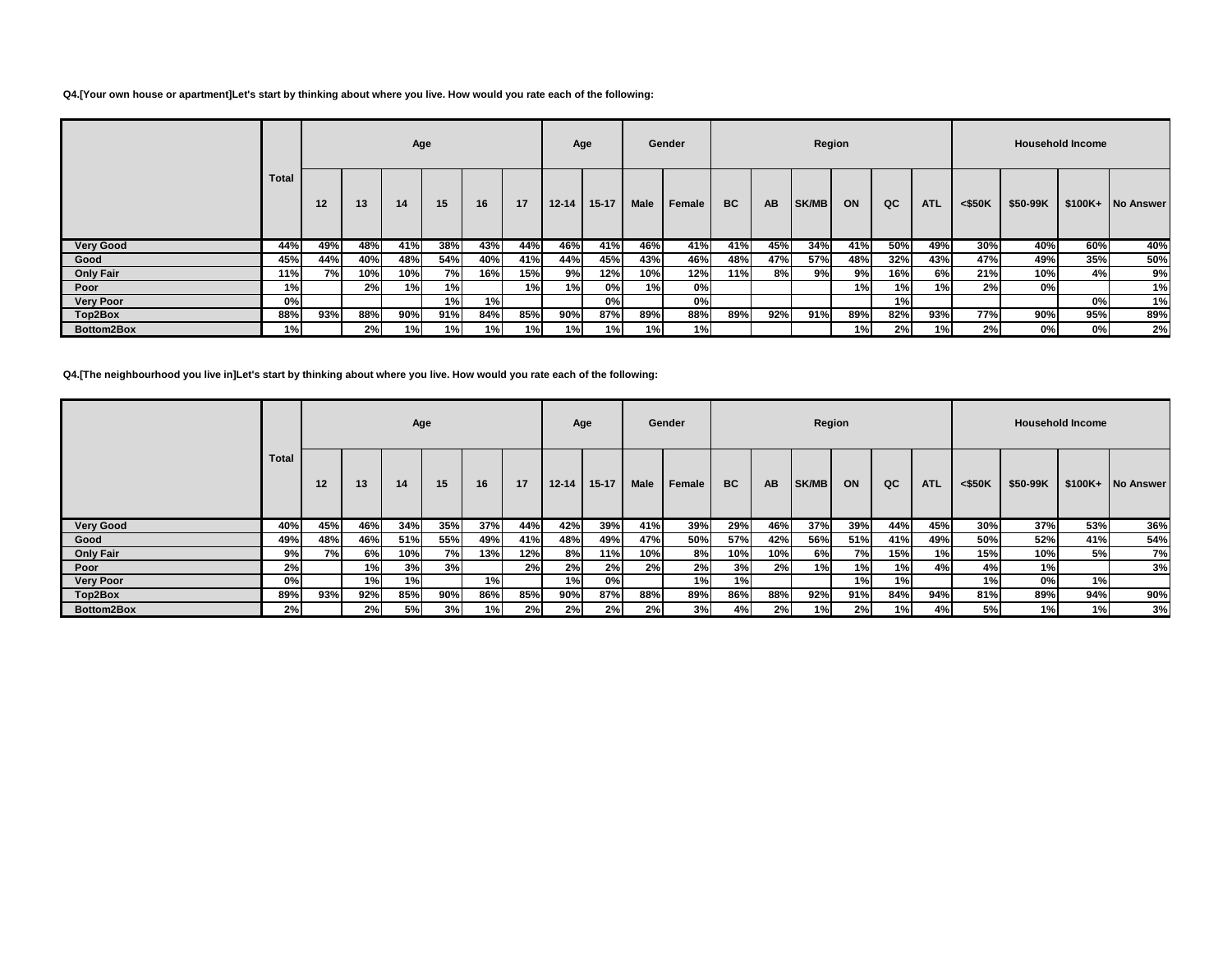### **Q4.[Your school]Let's start by thinking about where you live. How would you rate each of the following:**

|                  |              |     |     | Age  |     |     |     | Age       |           |      | Gender |           |           | Region |     |           |            |           |          | <b>Household Income</b> |                   |
|------------------|--------------|-----|-----|------|-----|-----|-----|-----------|-----------|------|--------|-----------|-----------|--------|-----|-----------|------------|-----------|----------|-------------------------|-------------------|
|                  | <b>Total</b> | 12  | 13  | 14   | 15  | 16  | 17  | $12 - 14$ | $15 - 17$ | Male | Female | <b>BC</b> | <b>AB</b> | SK/MB  | ON  | QC        | <b>ATL</b> | $<$ \$50K | \$50-99K |                         | \$100K+ No Answer |
| <b>Very Good</b> | 35%          | 47% | 38% | 32%  | 29% | 34% | 30% | 39%       | 31%       | 32%  | 37%    | 35%       | 40%       | 28%    | 36% | 35%       | 28%        | 31%       | 30%      | 45%                     | 30%               |
| Good             | 47%          | 41% | 46% | 46%  | 50% | 47% | 52% | 45%       | 49%       | 48%  | 46%    | 46%       | 49%       | 56%    | 47% | 43%       | 46%        | 43%       | 53%      | 41%                     | 51%               |
| <b>Only Fair</b> | 15%          | 11% | 12% | 15%  | 17% | 16% | 17% | 13%       | 17%       | 16%  | 13%    | 17%       | 10%       | 14%    | 13% | 18%       | 18%        | 20%       | 15%      | 10%                     | 15%               |
| Poor             | 3%           | 1%  | 3%  | 6% l | 2%  | 3%  | 1%  | 4%        | 2%        | 3%   | 3%     | 1%        | 1%        | 1%     | 3%  | 4%        | 6%         | 4%        | 2%       | 3%                      | 2%                |
| <b>Very Poor</b> | 1%           | 1%  |     |      | 2%  | 1%  | 1%  | 0%l       | 1%        | 1%   | 1%I    | 1%        |           | 1%     | 1%  | 1%        | 1%         | 2%        | 0%       |                         | 2%                |
| Top2Box          | 82%          | 88% | 84% | 79%  | 79% | 80% | 81% | 83%       | 80%       | 80%  | 83%    | 81%       | 89%       | 84%    | 83% | 78%       | 75%        | 75%       | 82%      | 87%                     | 81%               |
| Bottom2Box       | 3%           | 2%  | 3%  | 6%l  | 4%  | 3%  | 2%  | 4%        | 3%        | 3%   | 4%     | 2%        | 1%        | 3%     | 4%  | <b>5%</b> | 7%         | 5%        | 3%       | 3%                      | 4%                |

**Q4.[Opportunities for recreation for young people in your area]Let's start by thinking about where you live. How would you rate each of the following:**

|                  |              |     |     | Age |     |     |      | Age       |           |      | Gender |     |           | Region |        |     |            |           |          | <b>Household Income</b> |                  |
|------------------|--------------|-----|-----|-----|-----|-----|------|-----------|-----------|------|--------|-----|-----------|--------|--------|-----|------------|-----------|----------|-------------------------|------------------|
|                  | <b>Total</b> | 12  | 13  | 14  | 15  | 16  | 17   | $12 - 14$ | $15 - 17$ | Male | Female | BC  | <b>AB</b> | SK/MB  | ON     | QC  | <b>ATL</b> | $<$ \$50K | \$50-99K | $$100K+$                | <b>No Answer</b> |
| <b>Very Good</b> | 21%          | 28% | 19% | 14% | 24% | 17% | 24%  | 20%       | 21%       | 22%  | 20%    | 17% | 21%       | 14%    | 23%    | 23% | 19%        | 17%       | 19%      | 30%                     | 12%              |
| Good             | 43%          | 42% | 42% | 43% | 43% | 46% | 40%  | 43%       | 43%       | 41%  | 44%    | 49% | 49%       | 37%    | 43%    | 40% | 37%        | 36%       | 42%      | 46%                     | 50%              |
| <b>Only Fair</b> | 24%          | 23% | 28% | 25% | 24% | 23% | 24%  | 25%       | 23%       | 23%  | 26%    | 28% | 20%       | 28%    | 22%    | 27% | 24%        | 27%       | 28%      | 19%                     | 22%              |
| Poor             | 9%           | 5%I | 10% | 14% | 6%  | 11% | 10%  | 10%       | 9%        | 11%  | 8%     | 4%  | 8%        | 15%    | 10%    | 8%  | 15%        | 17%       | 9%       | 4%                      | 10%              |
| <b>Very Poor</b> | 3%           | 2%  | 1%  | 3%  | 4%  | 3%  | 2%   | 2%        | 3%        | 3%   | 2%     | 4%  | 3%        | 6%I    | 1%     | 1%  | 4%         | 2%        | 3%       | 1%                      | 6%               |
| Top2Box          | 64%          | 70% | 61% | 58% | 66% | 63% | 65%  | 63%       | 65%       | 64%  | 64%    | 65% | 69%       | 51%    | 67%    | 63% | 57%        | 53%       | 61%      | 76%                     | 62%              |
| Bottom2Box       | 12%          | 7%I | 11% | 17% | 10% | 14% | 11%I | 12%       | 12%       | 14%  | 10%    | 7%I | 11%       | 22%    | $11\%$ | 9%  | 19%        | 19%       | 11%      | 5%                      | 16%              |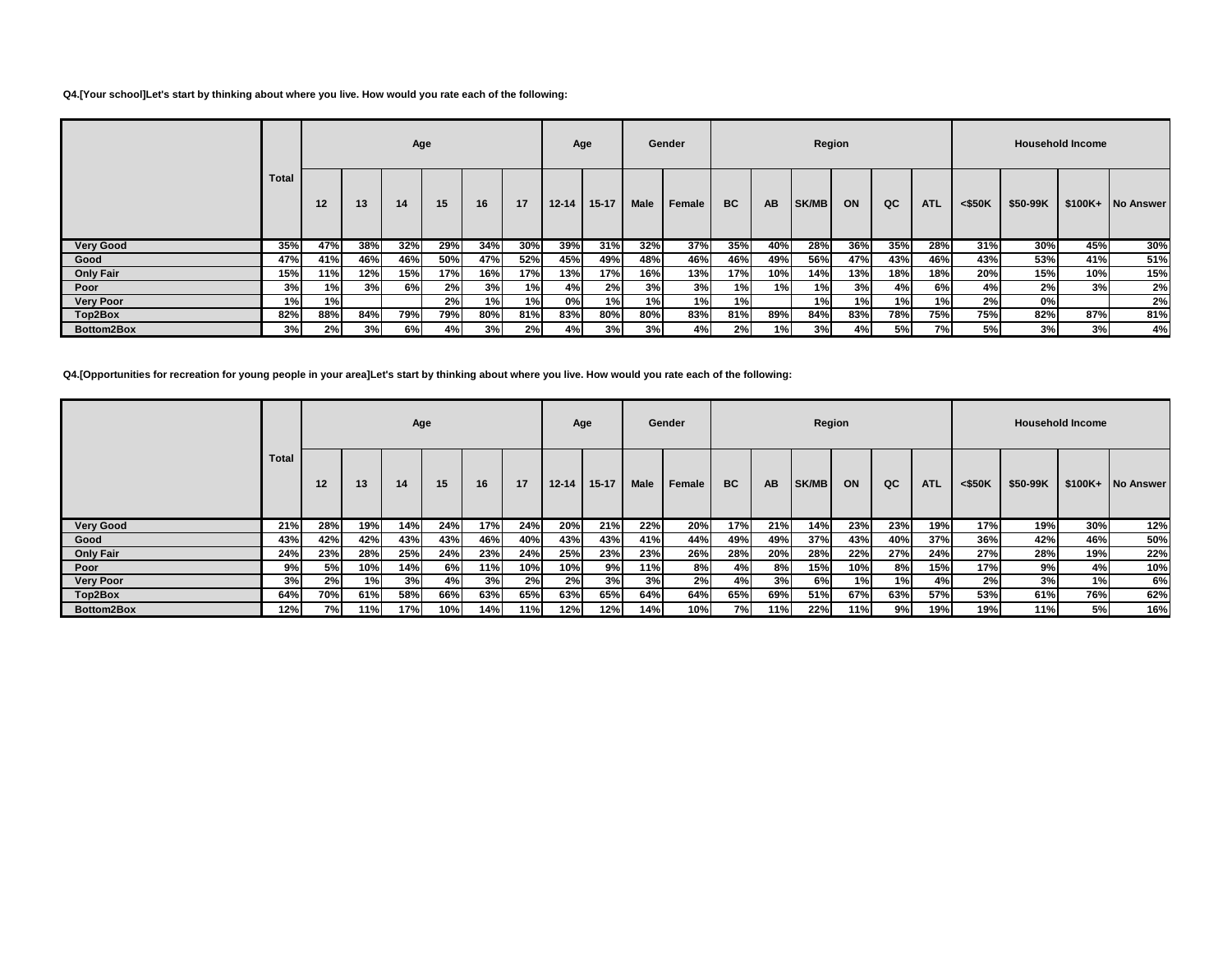### **Q4.[Your life overall these days]Let's start by thinking about where you live. How would you rate each of the following:**

|                  |              |     |     | Age |     |     |     | Age       |           |      | Gender        |           |           | Region |     |     |            |           |          | <b>Household Income</b> |                   |
|------------------|--------------|-----|-----|-----|-----|-----|-----|-----------|-----------|------|---------------|-----------|-----------|--------|-----|-----|------------|-----------|----------|-------------------------|-------------------|
|                  | <b>Total</b> | 12  | 13  | 14  | 15  | 16  | 17  | $12 - 14$ | $15 - 17$ | Male | <b>Female</b> | <b>BC</b> | <b>AB</b> | SK/MB  | ON  | QC  | <b>ATL</b> | $<$ \$50K | \$50-99K |                         | \$100K+ No Answer |
| <b>Very Good</b> | 30%          | 41% | 35% | 28% | 25% | 22% | 27% | 35%       | 25%       | 32%  | 27%           | 28%       | 31%       | 32%    | 30% | 30% | 28%        | 23%       | 28%      | 39%                     | 24%               |
| Good             | 55%          | 48% | 51% | 50% | 60% | 60% | 59% | 50%       | 60%       | 53%  | 56%           | 53%       | 54%       | 53%    | 60% | 49% | 55%        | 50%       | 56%      | 54%                     | 60%               |
| <b>Only Fair</b> | 13%          | 10% | 13% | 15% | 13% | 16% | 13% | 13%       | 14%       | 13%  | 14%           | 17%       | 13%       | 11%    | 9%  | 19% | 13%        | 22%       | 14%      | 6%                      | 12%               |
| Poor             | 2%           |     | 1%  | 6%  | 1%  | 3%  | 1%  | 2%        | 1%        | 2%   | 2%            | 1%l       | 1%        | 3%     | 2%  | 3%  | 1%         | 4%        | 1%       | 1%                      | 3%                |
| <b>Very Poor</b> | 0%           | 1%  |     | 1%  | 1%  |     |     | 0%l       | 0%        | 0%   | 1%            | 1%        | 1%        | 1%     |     |     | 1%         | 1%        | 1%)      |                         | 1%                |
| Top2Box          | 84%          | 89% | 86% | 79% | 85% | 82% | 86% | 85%       | 84%       | 85%  | 84%           | 82%       | 85%       | 85%    | 89% | 78% | 84%        | 74%       | 84%      | 93%                     | 84%               |
| Bottom2Box       | 2%           | 1%  | 1%  | 6%  | 2%  | 3%  | 1%I | 3%        | 2%        | 2%   | <b>2%I</b>    | 2%        | 2%        | 4%     | 2%  | 3%  | 3%         | 5%        | 1%       | 1%                      | 4%                |

**Q5.[Summary of Good]And thinking about your own day-to-day life, how would you rate these things:**

|                                                              |              |     |     | Age |     |     |     |           | Age       |             | Gender |           |     | Region |     |     |            |           |          | <b>Household Income</b> |                   |
|--------------------------------------------------------------|--------------|-----|-----|-----|-----|-----|-----|-----------|-----------|-------------|--------|-----------|-----|--------|-----|-----|------------|-----------|----------|-------------------------|-------------------|
|                                                              | <b>Total</b> | 12  | 13  | 14  | 15  | 16  | 17  | $12 - 14$ | $15 - 17$ | <b>Male</b> | Female | <b>BC</b> | AB  | SK/MB  | ON  | QC  | <b>ATL</b> | $<$ \$50K | \$50-99K |                         | \$100K+ No Answer |
| Your relationship with your parents                          | 90%          | 96% | 92% | 87% | 91% | 84% | 89% | 92%       | 88%       | 91%         | 89%    | 92%       | 89% | 95%    | 90% | 86% | 93%        | 83%       | 89%      | 95%                     | 92%               |
| Your friends and social life                                 | 81%          | 83% | 77% | 82% | 79% | 80% | 84% | 81%       | 81%       | 82%         | 79%    | 79%       | 81% | 84%    | 83% | 78% | 81%        | 75%       | 81%      | 84%                     | 82%               |
| How accepted and included you feel<br>by people in your life | 83%          | 86% | 81% | 83% | 81% | 79% | 87% | 83%       | 82%       | 84%         | 82%    | 83%       | 86% | 87%    | 85% | 77% | 82%        | 77%       | 82%      | 87%                     | 85%               |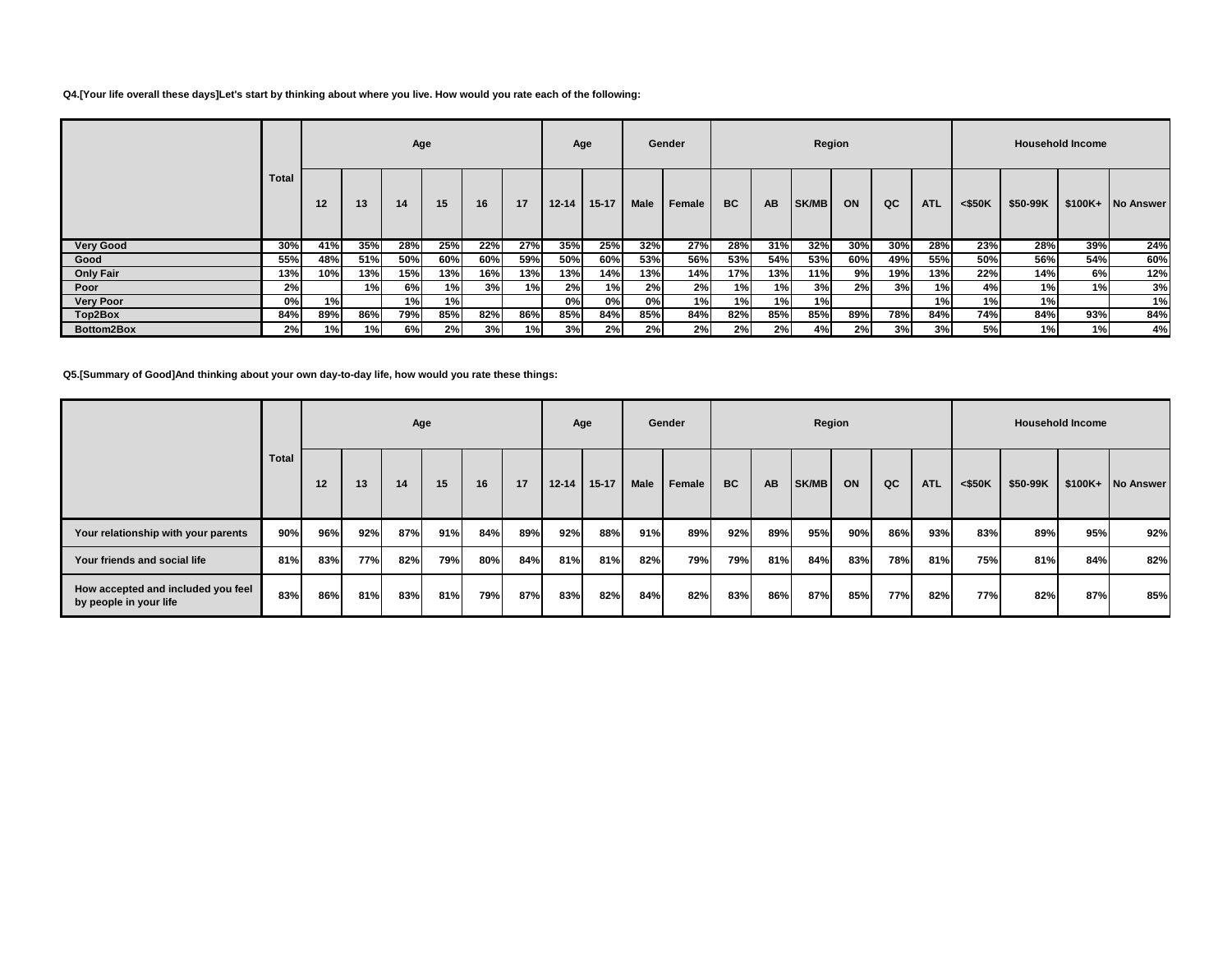#### **Q5.[Summary of Poor]And thinking about your own day-to-day life, how would you rate these things:**

|                                                              |       |    |    | Age |    |    |    |           | Age       |          | Gender |           |           |       | Region |    |            |           |          | <b>Household Income</b> |                   |
|--------------------------------------------------------------|-------|----|----|-----|----|----|----|-----------|-----------|----------|--------|-----------|-----------|-------|--------|----|------------|-----------|----------|-------------------------|-------------------|
|                                                              | Total | 12 | 13 | 14  | 15 | 16 | 17 | $12 - 14$ | $15 - 17$ | '   Male | Female | <b>BC</b> | <b>AB</b> | SK/MB | ON     | QC | <b>ATL</b> | $<$ \$50K | \$50-99K |                         | \$100K+ No Answer |
| Your relationship with your parents                          | 1%    | 2% | 1% | 1%  | 1% | 2% |    | 1%        | 1%        | 1%       | 1%     | 1%        | 2%        | 1%    | 1%     | 2% |            | 2%        | 1%       | 1%                      | 1%                |
| Your friends and social life                                 | 3%    | 2% | 2% | 6%  | 1% | 5% | 2% | 3%        | 3%        | 2%       | 4%     | 4%        | 4%        | 3%    | 3%     | 3% | 3%         | 3%        | 3%       | 2%                      | 7%                |
| How accepted and included you feel<br>by people in your life | 2%    | 2% | 2% | 3%  | 2% | 3% |    | 2%        | 2%        | 2%       | 3%     | 1%        | 3%        | 4%    | 1% l   | 2% | 4%         | 3%        | 3%       | 1%                      | 1%                |

**Q5.[Your relationship with your parents]And thinking about your own day-to-day life, how would you rate these things:**

|                  |       |     |      | Age |     |     |     |           | Age     |      | Gender |           |           | Region       |      |     |            |           |          | <b>Household Income</b> |                   |
|------------------|-------|-----|------|-----|-----|-----|-----|-----------|---------|------|--------|-----------|-----------|--------------|------|-----|------------|-----------|----------|-------------------------|-------------------|
|                  | Total | 12  | 13   | 14  | 15  | 16  | 17  | $12 - 14$ | $15-17$ | Male | Female | <b>BC</b> | <b>AB</b> | <b>SK/MB</b> | ON   | QC  | <b>ATL</b> | $<$ \$50K | \$50-99K |                         | \$100K+ No Answer |
| <b>Very Good</b> | 43%   | 47% | 46%  | 41% | 39% | 38% | 48% | 45%       | 41%     | 46%  | 41%    | 47%       | 44%       | 43%          | 42%  | 40% | 49%        | 40%       | 43%      | 44%                     | 47%               |
| Good             | 47%   | 49% | 47%  | 46% | 52% | 46% | 41% | 47%       | 47%     | 45%  | 48%    | 45%       | 45%       | 52%          | 49%  | 46% | 43%        | 43%       | 46%      | 51%                     | 46%               |
| <b>Only Fair</b> | 9%    | 2%  | 6% l | 12% | 8%  | 14% | 11% | <b>7%</b> | 11%     | 8%   | 10%    | 7%I       | 9%        | 4%           | 9%   | 12% | 7%         | 15%       | 10%      | 4%                      | 7%                |
| Poor             | 1%    | 2%  | 1% I | 1%  | 1%  | 2%  |     | 1%        | 1%      | 1%   | 1%     | 1%        | 2%        | 1%           | 1% l | 2%  |            | 2%        | 1%I      | 1%                      | 1%                |
| Top2Box          | 90%   | 96% | 92%  | 87% | 91% | 84% | 89% | 92%       | 88%     | 91%  | 89%    | 92%       | 89%       | 95%          | 90%  | 86% | 93%        | 83%       | 89%      | 95%                     | 92%               |
| Bottom2Box       | 1%    | 2%  | 1%   | 1%1 | 1%  | 2%  |     | 1%        | 1%      | 1%   | 1%     | 1%        | 2%        | 1%           | 1%I  | 2%  |            | 2%        | 1%       | 1%                      | 1%                |

**Q5.[Your friends and social life]And thinking about your own day-to-day life, how would you rate these things:**

|                  |                   |     |            | Age |      |     |     | Age       |           |      | Gender |           |           | Region |     |     |            |           |          | <b>Household Income</b> |                   |
|------------------|-------------------|-----|------------|-----|------|-----|-----|-----------|-----------|------|--------|-----------|-----------|--------|-----|-----|------------|-----------|----------|-------------------------|-------------------|
|                  | Tota <sub>l</sub> | 12  | 13         | 14  | 15   | 16  | 17  | $12 - 14$ | $15 - 17$ | Male | Female | <b>BC</b> | <b>AB</b> | SK/MB  | ON  | QC  | <b>ATL</b> | $<$ \$50K | \$50-99K |                         | \$100K+ No Answer |
| <b>Very Good</b> | 33%               | 37% | 34%        | 32% | 26%  | 30% | 42% | 34%       | 32%       | 32%  | 35%    | 33%       | 32%       | 34%    | 30% | 39% | 36%        | 29%       | 31%      | 39%                     | 36%               |
| Good             | 47%               | 46% | 43%        | 50% | 52%  | 50% | 42% | 46%       | 48%       | 50%  | 45%    | 46%       | 50%       | 49%    | 53% | 39% | 45%        | 46%       | 51%      | 45%                     | 47%               |
| <b>Only Fair</b> | 16%               | 15% | 21%        | 12% | 21%  | 15% | 14% | 16%       | 17%       | 16%  | 17%    | 17%       | 15%       | 14%    | 14% | 20% | 16%        | 22%       | 16%      | 14%                     | 11%               |
| Poor             | 2%                | 2%  | 2%         | 3%  |      | 3%  | 2%  | 3%        | 2%        | 1%   | 3%     | 1%        | 3%        | 3%     | 3%  | 2%  | 3%         | 2%        | 2%       | 1%                      | 6%                |
| <b>Very Poor</b> | 1%                |     |            | 2%  | 1%   | 2%  |     | 1%        | 1%        | 1%   | 1%     | 3%        | 1%        |        | 0%  | 1%  |            | 1%        | 1%       | 0%                      | 1%                |
| Top2Box          | 81%               | 83% | <b>77%</b> | 82% | 79%  | 80% | 84% | 81%       | 81%       | 82%  | 79%    | 79%       | 81%       | 84%    | 83% | 78% | 81%        | 75%       | 81%      | 84%                     | 82%               |
| Bottom2Box       | 3%                | 2%  | 2%         | 6%  | 1% I | 5%  | 2%  | 3%        | 3%        | 2%   | 4%     | 4%        | 4%        | 3%     | 3%  | 3%  | 3%         | 3%        | 3%       | 2%                      | 7%                |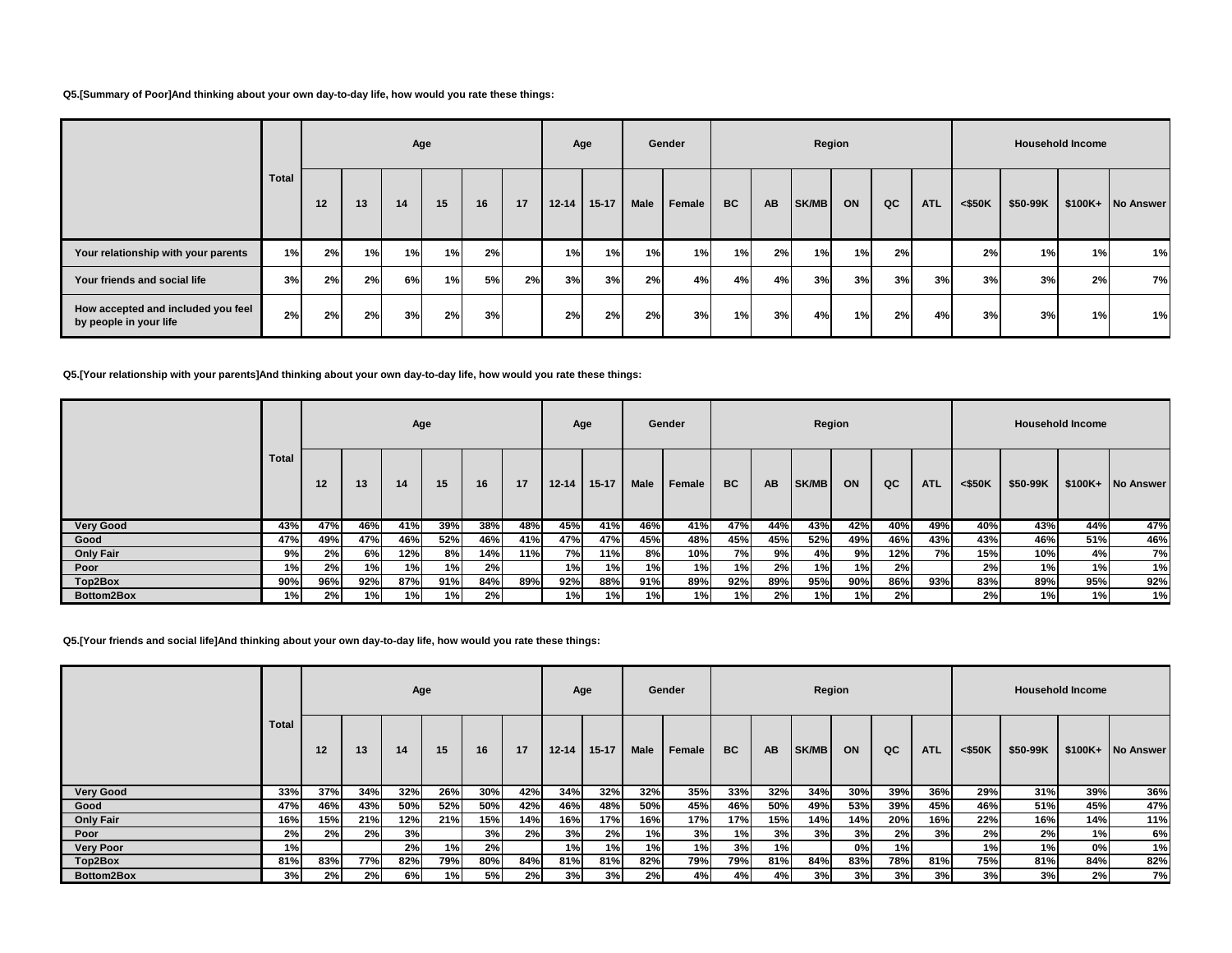### **Q5.[How accepted and included you feel by people in your life]And thinking about your own day-to-day life, how would you rate these things:**

|                  |              |     |     | Age |     |     |     | Age       |           |      | Gender        |           |           | Region |     |     |            |           |          | <b>Household Income</b> |                   |
|------------------|--------------|-----|-----|-----|-----|-----|-----|-----------|-----------|------|---------------|-----------|-----------|--------|-----|-----|------------|-----------|----------|-------------------------|-------------------|
|                  | <b>Total</b> | 12  | 13  | 14  | 15  | 16  | 17  | $12 - 14$ | $15 - 17$ | Male | <b>Female</b> | <b>BC</b> | <b>AB</b> | SK/MB  | ON  | QC  | <b>ATL</b> | $<$ \$50K | \$50-99K |                         | \$100K+ No Answer |
| <b>Very Good</b> | 34%          | 37% | 30% | 32% | 36% | 32% | 37% | 33%       | 35%       | 33%  | 35%           | 31%       | 40%       | 32%    | 31% | 36% | 37%        | 29%       | 31%      | 39%                     | 37%               |
| Good             | 49%          | 49% | 51% | 50% | 45% | 48% | 50% | 50%       | 48%       | 51%  | 47%           | 51%       | 46%       | 56%    | 54% | 41% | 45%        | 47%       | 51%      | 48%                     | 49%               |
| <b>Only Fair</b> | 15%          | 12% | 17% | 14% | 17% | 18% | 13% | 14%       | 16%       | 14%  | 16%           | 17%       | 11%       | 9% l   | 14% | 21% | 13%        | 21%       | 15%      | 12%                     | 14%               |
| Poor             | 2%           | 1%  | 1%  | 3%  | 2%  | 2%  |     | 2%        | 1%        | 1%   | 2%            | 1%        | 2%        | 3%     | 1%  | 2%  | 4%         | 2%        | 3%       | 1%                      |                   |
| <b>Very Poor</b> | 0%           | 1%  | 1%  | 1%  |     | 1%  |     | 1%        | 0%        | 0%   | 1%            |           | 1%        | 1%     | 0%l | 1%  |            | 1%        | 0%       |                         | 1%                |
| Top2Box          | 83%          | 86% | 81% | 83% | 81% | 79% | 87% | 83%       | 82%       | 84%  | 82%           | 83%       | 86%       | 87%    | 85% | 77% | 82%        | 77%       | 82%      | 87%                     | 85%               |
| Bottom2Box       | 2%           | 2%  | 2%  | 3%  | 2%  | 3%  |     | 2%        | 2%        | 2%   | 3%            | 1%        | 3%        | 4%     | 1%  | 2%  | 4%         | 3%        | 3%       | 1%)                     | 1%                |

## **Q6.[Summary of Good]Now thinking about your school what rating would you give to each of the following?**

|                                                              |              |     |     |     | Age |     |     |           | Age       |      | Gender |           |           |              | Region |     |            |           |          | <b>Household Income</b> |                   |
|--------------------------------------------------------------|--------------|-----|-----|-----|-----|-----|-----|-----------|-----------|------|--------|-----------|-----------|--------------|--------|-----|------------|-----------|----------|-------------------------|-------------------|
|                                                              | <b>Total</b> | 12  | 13  | 14  | 15  | 16  | 17  | $12 - 14$ | $15 - 17$ | Male | Female | <b>BC</b> | <b>AB</b> | <b>SK/MB</b> | ON     | QC  | <b>ATL</b> | $<$ \$50K | \$50-99K |                         | \$100K+ No Answer |
| How much you are learning                                    | 77%          | 85% | 79% | 83% | 68% | 72% | 78% | 82%       | 72%       | 74%  | 81%    | 77%       | 81%       | 70%          | 80%    | 76% | 75%        | 73%       | 75%      | 82%                     | 81%               |
| The quality of after school (or<br>extracurricular) programs | 66%          | 69% | 66% | 69% | 63% | 63% | 68% | 68%       | 64%       | 65%  | 67%    | 62%       | 73%       | 61%          | 68%    | 66% | 58%        | 60%       | 63%      | 72%                     | 73%               |
| The teachers                                                 | 73%          | 82% | 73% | 78% | 69% | 67% | 72% | 78%       | 69%       | 71%  | 76%    | 78%       | 83%       | 71%          | 73%    | 68% | 70%        | 65%       | 73%      | 80%                     | 77%               |
| The school as a safe and supportive<br>place                 | 79%          | 85% | 82% | 77% | 76% | 73% | 82% | 81%       | 77%       | 78%  | 80%    | 80%       | 83%       | 80%          | 81%    | 74% | 78%        | 73%       | 80%      | 82%                     | 82%               |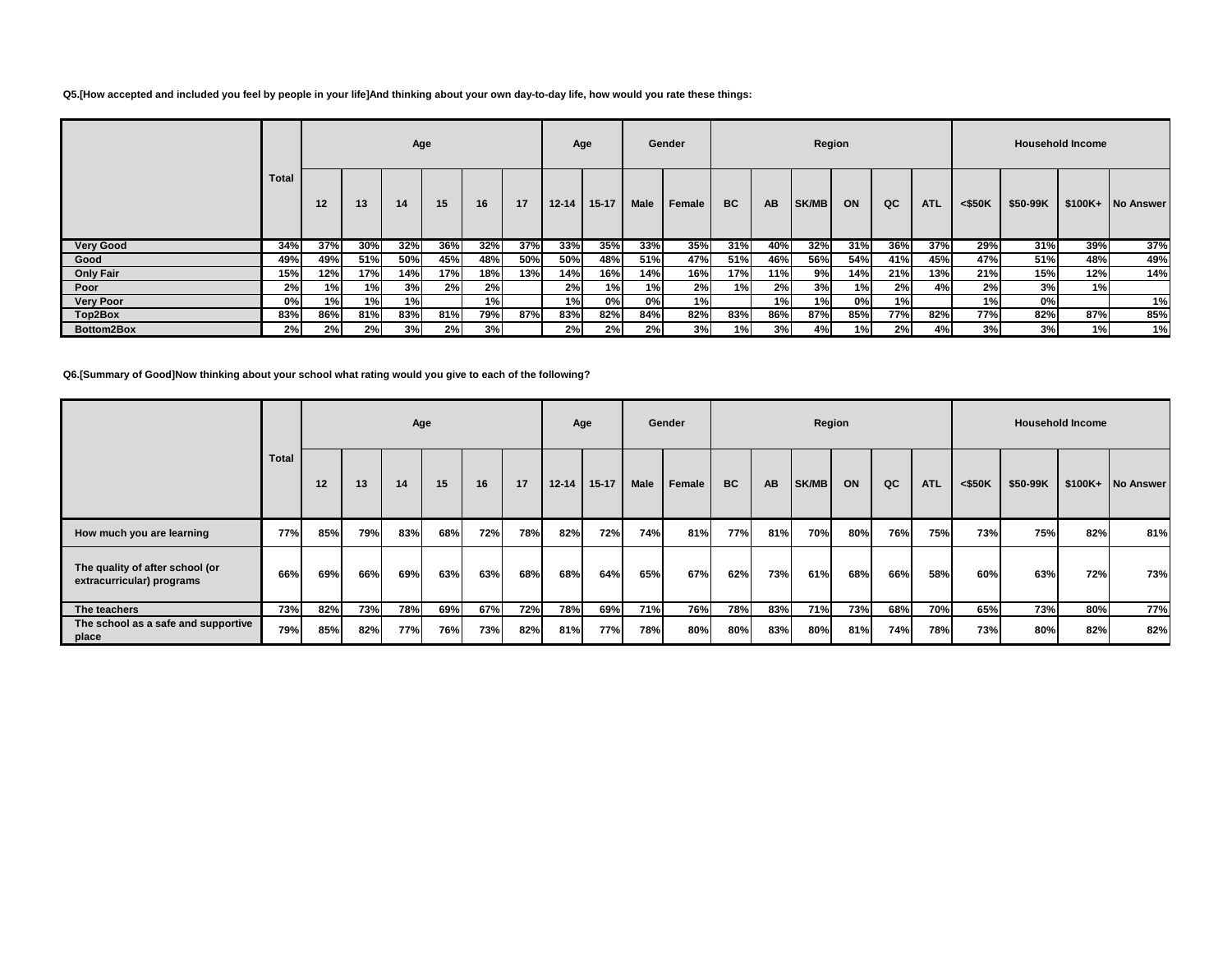### **Q6.[Summary of Poor]Now thinking about your school what rating would you give to each of the following?**

|                                                              |              | Age |    |     |     |     |    |           | Age       |           | Gender        |           |     |       | Region |     |            |           |          | <b>Household Income</b> |                   |
|--------------------------------------------------------------|--------------|-----|----|-----|-----|-----|----|-----------|-----------|-----------|---------------|-----------|-----|-------|--------|-----|------------|-----------|----------|-------------------------|-------------------|
|                                                              | <b>Total</b> | 12  | 13 | 14  | 15  | 16  | 17 | $12 - 14$ | $15 - 17$ | Male      | <b>Female</b> | <b>BC</b> | AB  | SK/MB | ON     | QC  | <b>ATL</b> | $<$ \$50K | \$50-99K |                         | \$100K+ No Answer |
| How much you are learning                                    | 4%           | 3%  | 3% | 3%  | 6%  | 4%  | 2% | 3%        | 4%        | 5%        | 3%            | 6%        | 3%  | 5%    | 3%     | 5%  | 4%         | 8%        | 3%       | 2%                      | 3%                |
| The quality of after school (or<br>extracurricular) programs | 8%           | 5%  | 9% | 8%I | 11% | 10% | 6% | 7%I       | 9%l       | <b>7%</b> | 9%            | 6%        | 7%I | 13%   | 8%I    | 8%l | 12%        | 12%       | 8%       | 6%                      | 8%                |
| The teachers                                                 | 4%           |     | 6% | 5%  | 4%  | 5%  | 2% | 4%        | 4%        | 4%        | 3%            | 4%        | 1%  | 4%    | 4%     | 5%  | 4%         | 9%        | 3%       | 2%                      | 3%                |
| The school as a safe and supportive<br>place                 | 4%           |     | 2% | 6%l | 6%  | 5%  | 2% | 3%        | 5%        | 4%        | 3%            | 4%        | 2%  | 4%    | 4%     | 4%  | 6%         | 7%        | 3%       | 2%                      | 2%                |

# **Q6.[How much you are learning]Now thinking about your school what rating would you give to each of the following?**

|                  |       |     |     |     | Age |     |            | Age       |           |      | Gender |           |           | Region       |     |     |            |           |          | <b>Household Income</b> |                   |
|------------------|-------|-----|-----|-----|-----|-----|------------|-----------|-----------|------|--------|-----------|-----------|--------------|-----|-----|------------|-----------|----------|-------------------------|-------------------|
|                  | Total | 12  | 13  | 14  | 15  | 16  | 17         | $12 - 14$ | $15 - 17$ | Male | Female | <b>BC</b> | <b>AB</b> | <b>SK/MB</b> | ON  | QC  | <b>ATL</b> | $<$ \$50K | \$50-99K |                         | \$100K+ No Answer |
| <b>Very Good</b> | 24%   | 35% | 25% | 20% | 20% | 25% | 21%        | 26%       | 22%       | 23%  | 25%    | 31%       | 21%       | 13%          | 23% | 30% | 21%        | 24%       | 24%      | 25%                     | 22%               |
| Good             | 53%   | 50% | 54% | 63% | 48% | 47% | 57%        | 56%       | 50%       | 51%  | 56%    | 46%       | 61%       | 57%          | 57% | 46% | 54%        | 48%       | 51%      | 57%                     | 59%               |
| <b>Only Fair</b> | 19%   | 12% | 17% | 14% | 26% | 24% | 19%        | 14%       | 23%       | 22%  | 16%    | 17%       | 16%       | 25%          | 17% | 20% | 21%        | 20%       | 21%      | 16%                     | 16%               |
| Poor             | 3%    | 2%  | 3%  | 3%  | 6%  | 3%  | 2%         | 3%        | 4%        | 4%   | 3%     | 5%        | 3%        | 5%           | 3%  | 4%  | 4%         | 7%        | 3%       | 1%                      | 3%                |
| <b>Very Poor</b> | 0%    | 1%  |     |     |     | 1%  | 1%         | 0%        | 0%l       | 1%   |        | 1%        |           |              |     | 1%  |            | 1%        | 0%l      | 0%                      |                   |
| Top2Box          | 77%   | 85% | 79% | 83% | 68% | 72% | <b>78%</b> | 82%       | 72%       | 74%  | 81%    | 77%       | 81%       | <b>70%</b>   | 80% | 76% | 75%        | 73%       | 75%      | 82%                     | 81%               |
| Bottom2Box       | 4%    | 3%  | 3%  | 3%  | 6%  | 4%  | 2%         | 3%        | 4%        | 5%   | 3%     | 6%        | 3%        | 5%           | 3%  | 5%  | 4%         | 8%        | 3%       | 2%                      | 3%                |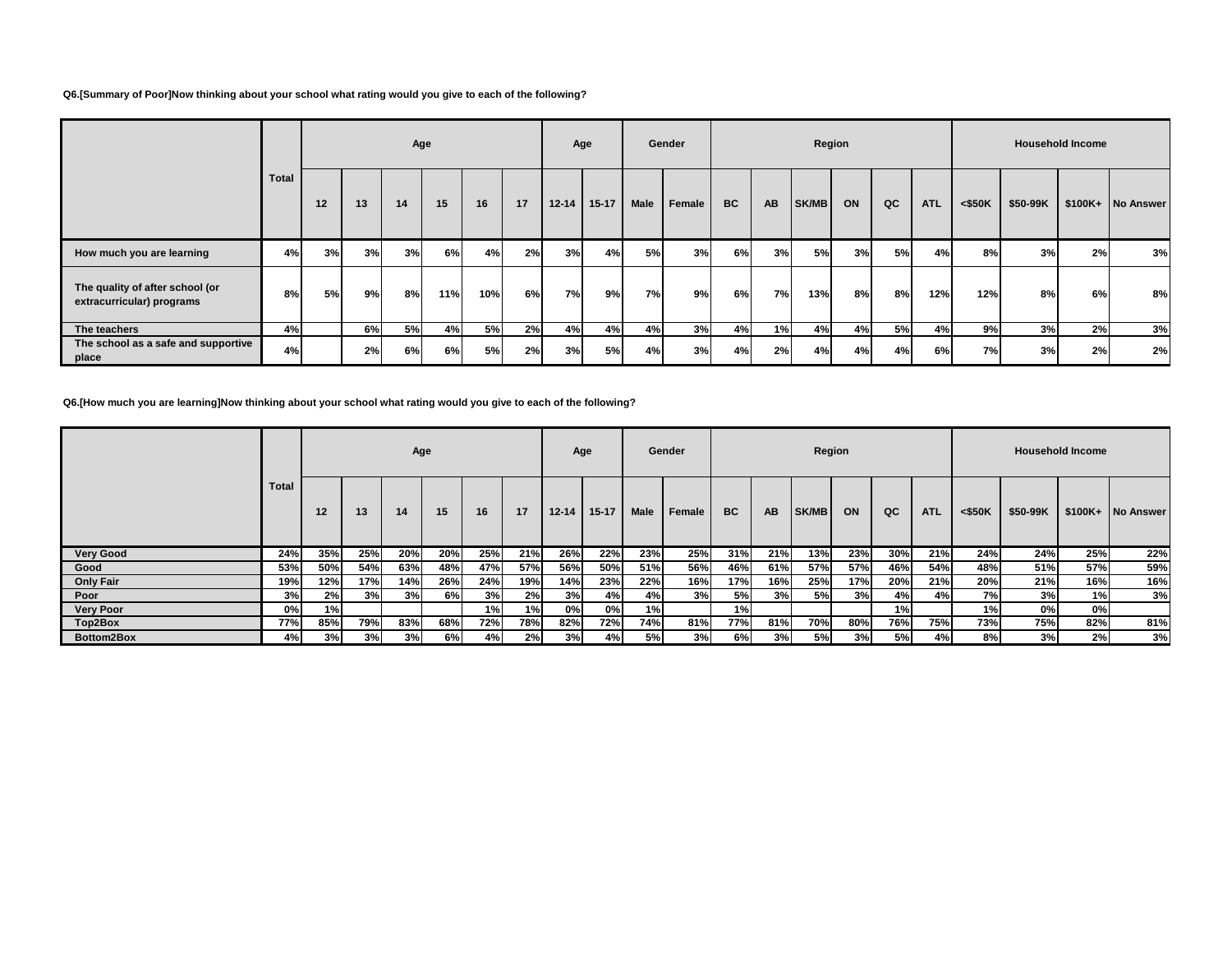### **Q6.[The quality of after school (or extracurricular) programs]Now thinking about your school what rating would you give to each of the following?**

|                  |              |     |     | Age |     |     |     | Age       |           |      | Gender |           |           | Region |     |     |            |           |          | <b>Household Income</b> |                   |
|------------------|--------------|-----|-----|-----|-----|-----|-----|-----------|-----------|------|--------|-----------|-----------|--------|-----|-----|------------|-----------|----------|-------------------------|-------------------|
|                  | <b>Total</b> | 12  | 13  | 14  | 15  | 16  | 17  | $12 - 14$ | $15 - 17$ | Male | Female | <b>BC</b> | <b>AB</b> | SK/MB  | ON  | QC  | <b>ATL</b> | $<$ \$50K | \$50-99K |                         | \$100K+ No Answer |
| <b>Very Good</b> | 23%          | 31% | 21% | 20% | 21% | 21% | 23% | 24%       | 21%       | 24%  | 21%    | 17%       | 19%       | 19%    | 23% | 32% | 15%        | 19%       | 20%      | 27%                     | 24%               |
| Good             | 44%          | 38% | 44% | 49% | 42% | 42% | 45% | 44%       | 43%       | 42%  | 45%    | 46%       | 54%       | 42%    | 46% | 34% | 43%        | 41%       | 43%      | 44%                     | 50%               |
| <b>Only Fair</b> | 26%          | 27% | 26% | 23% | 26% | 27% | 26% | 25%       | 26%       | 28%  | 24%    | 32%       | 21%       | 27%    | 24% | 26% | 30%        | 28%       | 29%      | 23%                     | 19%               |
| Poor             | <b>7%</b>    | 4%  | 9%  | 6%I | 9%  | 5%l | 6%I | 6%        | 7%        | 5%   | 8%     | <b>5%</b> | 6%l       | 9%l    | 6%  | 8%  | 7%         | 9%        | 7%       | 5%                      | 4%                |
| <b>Very Poor</b> | 2%           | 1%  |     | 2%  | 2%  | 4%  |     | 1%        | 2%        | 2%   | 1%     | 1%        | 1%        | 4%     | 1%  | 1%  | 4%         | 3%        | 0%       | 1%                      | 4%                |
| Top2Box          | 66%          | 69% | 66% | 69% | 63% | 63% | 68% | 68%       | 64%       | 65%  | 67%    | 62%       | 73%       | 61%    | 68% | 66% | 58%        | 60%       | 63%      | 72%                     | 73%               |
| Bottom2Box       | 8%           | 5%  | 9%  | 8%  | 11% | 10% | 6%  | 7%        | 9%        | 7%   | 9%     | 6%        | 7%        | 13%    | 8%  | 8%  | 12%        | 12%       | 8%       | 6%                      | 8%                |

**Q6.[The teachers]Now thinking about your school what rating would you give to each of the following?**

|                  |              |     |     |     | Age |     |     | Age       |           |      | Gender |           |           | Region |     |     |            |           |          | <b>Household Income</b> |                   |
|------------------|--------------|-----|-----|-----|-----|-----|-----|-----------|-----------|------|--------|-----------|-----------|--------|-----|-----|------------|-----------|----------|-------------------------|-------------------|
|                  | <b>Total</b> | 12  | 13  | 14  | 15  | 16  | 17  | $12 - 14$ | $15 - 17$ | Male | Female | <b>BC</b> | <b>AB</b> | SK/MB  | ON  | QC  | <b>ATL</b> | $<$ \$50K | \$50-99K |                         | \$100K+ No Answer |
| <b>Very Good</b> | 22%          | 40% | 19% | 20% | 15% | 18% | 23% | 26%       | 19%       | 21%  | 23%    | 25%       | 24%       | 20%    | 19% | 25% | 21%        | 20%       | 20%      | 25%                     | 26%               |
| Good             | 51%          | 43% | 54% | 58% | 54% | 49% | 48% | 52%       | 50%       | 49%  | 53%    | 53%       | 59%       | 51%    | 54% | 43% | 49%        | 45%       | 52%      | 55%                     | 51%               |
| <b>Only Fair</b> | 23%          | 18% | 21% | 17% | 27% | 28% | 26% | 19%       | 27%       | 25%  | 21%    | 18%       | 16%       | 25%    | 23% | 26% | 25%        | 26%       | 25%      | 19%                     | 20%               |
| Poor             | 3%           |     | 6%I | 3%  | 3%  | 5%  | 2%  | 3%        | 3%        | 4%   | 3%     | 4%        | 1%        | 3%     | 3%  | 5%  | 3%         | 8%        | 2%       | 2%                      | 2%                |
| <b>Very Poor</b> | 1%           |     |     | 2%  | 1%  |     |     | 1%        | 0%        | 1%   | 0%     |           |           | 1%     | 1%  | 1%  | 1%         | 1%        | 1%       |                         | 1%                |
| Top2Box          | 73%          | 82% | 73% | 78% | 69% | 67% | 72% | 78%       | 69%       | 71%  | 76%    | 78%       | 83%       | 71%    | 73% | 68% | 70%        | 65%       | 73%      | 80%                     | 77%               |
| Bottom2Box       | 4%           |     | 6%  | 5%  | 4%  | 5%  | 2%  | 4%l       | 4%I       | 4%   | 3%     | 4%        | 1%        | 4%     | 4%  | 5%  | 4%         | 9%        | 3%       | 2%                      | 3%                |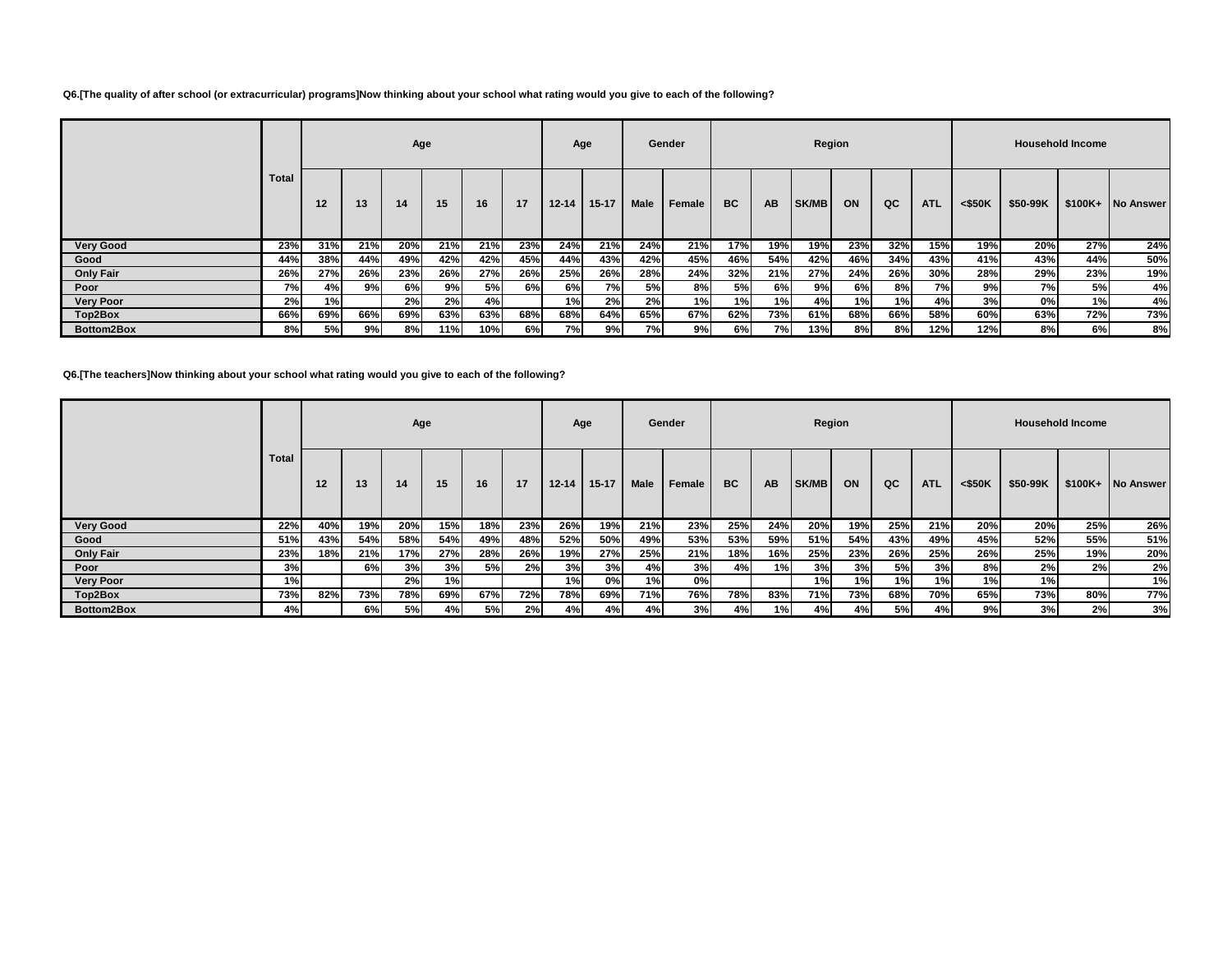### **Q6.[The school as a safe and supportive place]Now thinking about your school what rating would you give to each of the following?**

|                  |       |     |     |           | Age |     |     |           | Age       |      | Gender |           |           | Region       |     |     |            |           |          | <b>Household Income</b> |                   |
|------------------|-------|-----|-----|-----------|-----|-----|-----|-----------|-----------|------|--------|-----------|-----------|--------------|-----|-----|------------|-----------|----------|-------------------------|-------------------|
|                  | Total | 12  | 13  | 14        | 15  | 16  | 17  | $12 - 14$ | $15 - 17$ | Male | Female | <b>BC</b> | <b>AB</b> | <b>SK/MB</b> | ON  | QC  | <b>ATL</b> | $<$ \$50K | \$50-99K |                         | \$100K+ No Answer |
| <b>Very Good</b> | 29%   | 39% | 32% | 22%       | 29% | 26% | 30% | 31%       | 28%       | 29%  | 30%    | 33%       | 35%       | 23%          | 27% | 32% | 28%        | 25%       | $30\%$   | 34%                     | 27%               |
| Good             | 50%   | 46% | 50% | 54%       | 48% | 47% | 52% | 50%       | 49%       | 50%  | 50%    | 47%       | 49%       | 57%          | 54% | 42% | 49%        | 48%       | 50%      | 48%                     | 55%               |
| <b>Only Fair</b> | 17%   | 15% | 16% | 17%       | 17% | 21% | 16% | 16%       | 18%       | 17%  | 17%    | 17%       | 15%       | 16%          | 15% | 22% | 16%        | 21%       | 17%      | 16%                     | 16%               |
| Poor             | 3%    |     | 1%  | <b>5%</b> | 4%  | 4%  | 2%  | 2%        | 3%        | 3%   | 3%     | 3%        | 1%        | 4%           | 3%  | 2%  | 4%         | 4%        | 2%       | 2%                      | 2%                |
| <b>Very Poor</b> | 1%    |     | 1%  | 1%        | 2%  | 1%  |     | 1%        | 1%        | 1%   | 1%     | 1%        | 1%        |              | 1%) | 2%  | 1%         | 3%        | 1%       |                         |                   |
| Top2Box          | 79%   | 85% | 82% | 77%       | 76% | 73% | 82% | 81%       | 77%       | 78%  | 80%    | 80%       | 83%       | 80%          | 81% | 74% | 78%        | 73%       | 80%      | 82%                     | 82%               |
| Bottom2Box       | 4%    |     | 2%  | 6%        | 6%  | 5%  | 2%  | 3%        | 5%l       | 4%   | 3%     | 4%        | 2%        | 4%           | 4%  | 4%  | 6%         | 7%        | 3%       | 2%                      | 2%                |

**Q7.We want an idea of what you do in your free time -- evenings and weekends. Please select any of the things on this list that you do regularly:**

|                                |       |     |     | Age |     |     |     |           | Age       |             | Gender |           |     | Region       |     |     |            |           |          | <b>Household Income</b> |                   |
|--------------------------------|-------|-----|-----|-----|-----|-----|-----|-----------|-----------|-------------|--------|-----------|-----|--------------|-----|-----|------------|-----------|----------|-------------------------|-------------------|
|                                | Total | 12  | 13  | 14  | 15  | 16  | 17  | $12 - 14$ | $15 - 17$ | <b>Male</b> | Female | <b>BC</b> | AB  | <b>SK/MB</b> | ON  | QC  | <b>ATL</b> | $<$ \$50K | \$50-99K |                         | \$100K+ No Answer |
| <b>Watch TV/Movies/Netflix</b> | 75%   | 80% | 79% | 71% | 76% | 73% | 69% | 76%       | 73%       | 70%         | 79%    | 78%       | 81% | 90%          | 76% | 63% | 67%        | 69%       | 77%      | 76%                     | 77%               |
| <b>Homework</b>                | 68%   | 67% | 69% | 66% | 72% | 73% | 62% | 67%       | 69%       | 61%         | 75%    | 69%       | 66% | 58%          | 74% | 68% | 58%        | 62%       | 64%      | 76%                     | 73%               |
| Enjoying time with your family | 61%   | 69% | 68% | 61% | 56% | 55% | 55% | 66%       | 55%       | 57%         | 64%    | 73%       | 67% | 61%          | 58% | 55% | 55%        | 56%       | 60%      | 64%                     | 64%               |
| Social media                   | 61%   | 44% | 54% | 61% | 69% | 68% | 68% | 53%       | 68%       | 51%         | 69%    | 56%       | 63% | 66%          | 61% | 62% | 54%        | 61%       | 60%      | 63%                     | 56%               |
| Just hanging out with friends  | 59%   | 56% | 52% | 60% | 59% | 58% | 68% | 56%       | 61%       | 56%         | 61%    | 58%       | 61% | 66%          | 54% | 60% | 66%        | 55%       | 58%      | 61%                     | 59%               |
| Video games                    | 54%   | 69% | 56% | 56% | 49% | 47% | 47% | 60%       | 48%       | 79%         | 31%    | 51%       | 58% | 59%          | 48% | 56% | 63%        | 56%       | 56%      | 54%                     | 45%               |
| <b>Sports</b>                  | 44%   | 53% | 49% | 40% | 42% | 38% | 41% | 47%       | 40%       | 51%         | 37%    | 43%       | 51% | 58%          | 41% | 39% | 40%        | 30%       | 42%      | 58%                     | 41%               |
| Reading                        | 44%   | 55% | 45% | 43% | 44% | 36% | 39% | 48%       | 40%       | 32%         | 54%    | 55%       | 44% | 43%          | 45% | 37% | 40%        | 35%       | 44%      | 46%                     | 52%               |
| Helping out at home/chores     | 42%   | 45% | 45% | 45% | 44% | 38% | 37% | 45%       | 40%       | 42%         | 43%    | 57%       | 49% | 49%          | 43% | 24% | 51%        | 40%       | 42%      | 43%                     | 48%               |
| Part time job                  | 21%   | 7%  | 9%  | 9%  | 19% | 36% | 49% | 8%        | 34%       | 19%         | 23%    | 28%       | 18% | 23%          | 21% | 17% | 25%        | 16%       | 23%      | 23%                     | 20%               |
| Lessons - music/language, etc. | 19%   | 18% | 21% | 19% | 21% | 19% | 13% | 20%       | 18%       | 14%         | 24%    | 27%       | 10% | 18%          | 24% | 12% | 18%        | 14%       | 17%      | 27%                     | 15%               |
| Volunteering                   | 15%   | 11% | 9%  | 16% | 20% | 18% | 18% | 12%       | 19%       | 12%         | 18%    | 20%       | 11% | 16%          | 18% | 9%  | 18%        | 14%       | 14%      | 15%                     | 21%               |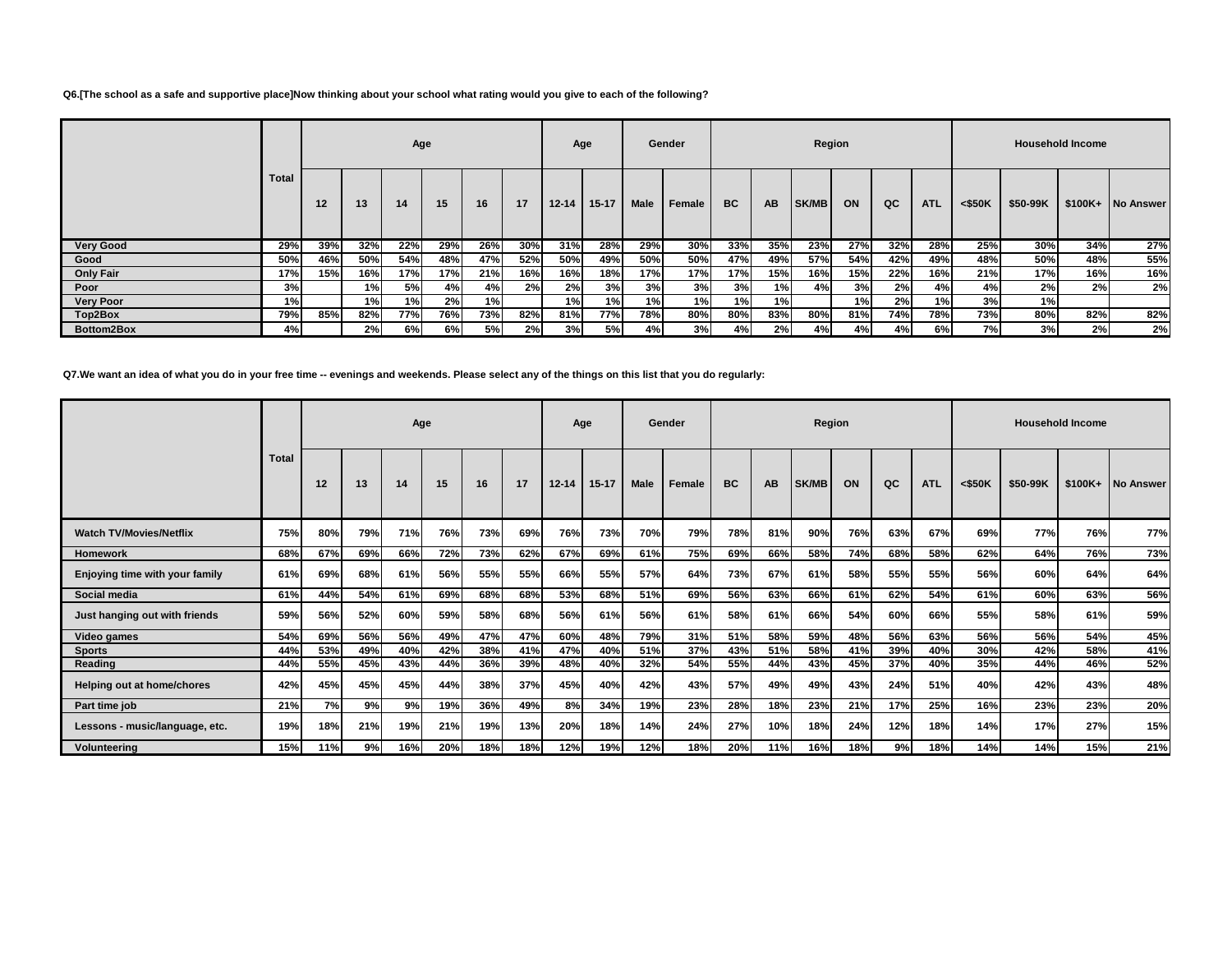### **Q8.Thinking about your free time and the things you do, overall would you say:**

|                                                  |              |     |     | Age |     |     |     |           | Age       |      | Gender |           |           | Region |     |     |            |           |          | <b>Household Income</b> |                   |
|--------------------------------------------------|--------------|-----|-----|-----|-----|-----|-----|-----------|-----------|------|--------|-----------|-----------|--------|-----|-----|------------|-----------|----------|-------------------------|-------------------|
|                                                  | <b>Total</b> | 12  | 13  | 14  | 15  | 16  | 17  | $12 - 14$ | $15 - 17$ | Male | Female | <b>BC</b> | <b>AB</b> | SK/MB  | ON  | QC  | <b>ATL</b> | $<$ \$50K | \$50-99K |                         | \$100K+ No Answer |
| You are too busy in your free time               | 18%          | 14% | 14% | 16% | 20% | 18% | 23% | 15%       | 20%       | 16%  | 19%    | 31%       | 15%       | 11%    | 18% | 13% | 15%        | 12%       | 15%      | 23%                     | 25%               |
| You wish you had more to do in your<br>free time | 26%          | 25% | 29% | 28% | 26% | 25% | 20% | 28%       | 24%       | 23%  | 28%    | 17%       | 24%       | 32%    | 27% | 27% | 25%        | 27%       | 27%      | 23%                     | 27%               |
| Your free time feels about right for<br>  you    | 57%          | 61% | 57% | 56% | 54% | 57% | 56% | 58%       | 56%       | 62%  | 52%    | 51%       | 61%       | 57%    | 55% | 59% | 60%        | 60%       | 58%      | 55%                     | 49%               |

## **Q9.[Summary of Agree]Do you agree or disagree with each of the following statements:**

|                                                                                                |       |     |     | Age |     |     |     |           | Age     |             | Gender |           |           | Region |     |     |            |           |          | <b>Household Income</b> |                   |
|------------------------------------------------------------------------------------------------|-------|-----|-----|-----|-----|-----|-----|-----------|---------|-------------|--------|-----------|-----------|--------|-----|-----|------------|-----------|----------|-------------------------|-------------------|
|                                                                                                | Total | 12  | 13  | 14  | 15  | 16  | 17  | $12 - 14$ | $15-17$ | <b>Male</b> | Female | <b>BC</b> | <b>AB</b> | SK/MB  | ON  | QC  | <b>ATL</b> | $<$ \$50K | \$50-99K |                         | \$100K+ No Answer |
| I am under a lot of pressure these<br>days                                                     | 53%   | 41% | 50% | 48% | 53% | 64% | 64% | 47%       | 60%     | 50%         | 56%    | 59%       | 61%       | 48%    | 55% | 46% | 52%        | 51%       | 51%      | 53%                     | 64%               |
| If something were bothering me,<br>there's an adult I trust that I could<br>talk to            | 93%   | 94% | 93% | 92% | 91% | 92% | 94% | 93%       | 92%     | 93%         | 93%    | 96%       | 95%       | 91%    | 89% | 94% | 96%        | 93%       | 93%      | 92%                     | 95%               |
| I'd like to do more things like clubs or<br>sports or lessons but my family can't<br>afford it | 39%   | 35% | 43% | 39% | 41% | 43% | 35% | 39%       | 40%     | 37%         | 41%    | 38%       | 36%       | 38%    | 41% | 40% | 43%        | 51%       | 41%      | 32%                     | 32%               |
| Overall I am happy with my physical<br>health                                                  | 90%   | 94% | 90% | 89% | 84% | 92% | 92% | 91%       | 90%     | 93%         | 88%    | 87%       | 93%       | 87%    | 91% | 91% | 88%        | 88%       | 88%      | 95%                     | 90%               |
| I would like more support for mental<br>health such as help with stress or<br>anxiety          | 45%   | 34% | 44% | 41% | 48% | 54% | 50% | 40%       | 51%     | 39%         | 50%    | 50%       | 51%       | 33%    | 47% | 42% | 46%        | 48%       | 47%      | 43%                     | 41%               |
| I have at least one close friend that I<br>trust and can talk to                               | 90%   | 91% | 87% | 90% | 89% | 89% | 93% | 89%       | 90%     | 88%         | 92%    | 84%       | 93%       | 94%    | 90% | 89% | 93%        | 91%       | 87%      | 91%                     | 91%               |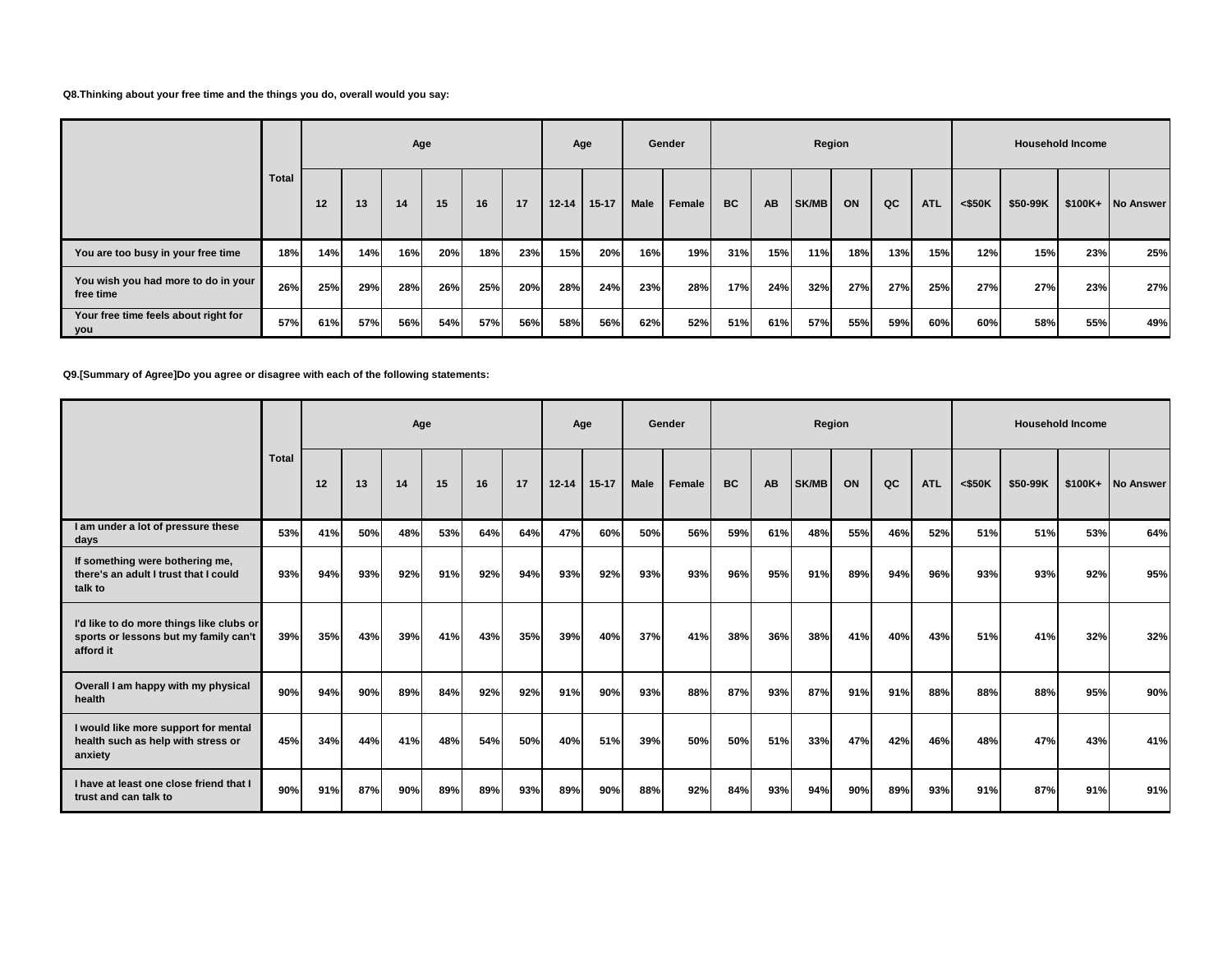**Q9.[Summary of Disagree]Do you agree or disagree with each of the following statements:**

|                                                                                                |       |     |     | Age |     |     |     |           | Age       |             | Gender |     |           | Region |     |     |            |           |          | <b>Household Income</b> |                   |
|------------------------------------------------------------------------------------------------|-------|-----|-----|-----|-----|-----|-----|-----------|-----------|-------------|--------|-----|-----------|--------|-----|-----|------------|-----------|----------|-------------------------|-------------------|
|                                                                                                | Total | 12  | 13  | 14  | 15  | 16  | 17  | $12 - 14$ | $15 - 17$ | <b>Male</b> | Female | BC  | <b>AB</b> | SK/MB  | ON  | QC  | <b>ATL</b> | $<$ \$50K | \$50-99K |                         | \$100K+ No Answer |
| I am under a lot of pressure these<br>days                                                     | 47%   | 59% | 50% | 52% | 47% | 36% | 36% | 53%       | 40%       | 50%         | 44%    | 41% | 39%       | 52%    | 45% | 54% | 48%        | 49%       | 49%      | 47%                     | 36%               |
| If something were bothering me,<br>there's an adult I trust that I could<br>talk to            | 7%    | 6%  | 7%  | 8%  | 9%  | 8%  | 6%  | 7%        | 8%        | 7%          | 7%     | 4%  | 5%        | 9%     | 11% | 6%  | 4%         | 7%        | 7%       | 8%                      | 5%                |
| I'd like to do more things like clubs or<br>sports or lessons but my family can't<br>afford it | 61%   | 65% | 57% | 61% | 59% | 57% | 65% | 61%       | 60%       | 63%         | 59%    | 62% | 64%       | 62%    | 59% | 60% | 57%        | 49%       | 59%      | 68%                     | 68%               |
| Overall I am happy with my physical<br>health                                                  | 10%   | 6%  | 10% | 11% | 16% | 8%  | 8%  | 9%        | 10%       | 7%          | 12%    | 13% | 7%        | 13%    | 9%  | 9%  | 12%        | 12%       | 12%      | 5%                      | 10%               |
| I would like more support for mental<br>health such as help with stress or<br>anxiety          | 55%   | 66% | 56% | 59% | 52% | 46% | 50% | 60%       | 49%       | 61%         | 50%    | 50% | 49%       | 67%    | 53% | 58% | 54%        | 52%       | 53%      | 57%                     | 59%               |
| I have at least one close friend that I<br>trust and can talk to                               | 10%   | 9%  | 13% | 10% | 11% | 11% | 7%  | 11%       | 10%       | 12%         | 8%     | 16% | 7%        | 6%     | 10% | 11% | 7%         | 9%        | 13%      | 9%                      | 9%                |

**Q9.[I am under a lot of pressure these days]Do you agree or disagree with each of the following statements:**

|                         |       |     |     | Age |     |     |     |           | Age       |      | Gender |           |           | Region       |     |     |            |           |          | <b>Household Income</b> |           |
|-------------------------|-------|-----|-----|-----|-----|-----|-----|-----------|-----------|------|--------|-----------|-----------|--------------|-----|-----|------------|-----------|----------|-------------------------|-----------|
|                         | Total | 12  | 13  | 14  | 15  | 16  | 17  | $12 - 14$ | $15 - 17$ | Male | Female | <b>BC</b> | <b>AB</b> | <b>SK/MB</b> | ON  | QC  | <b>ATL</b> | $<$ \$50K | \$50-99K | $$100K+$                | No Answer |
| <b>Totally Agree</b>    | 12%   | 6%l | 10% | 8%  | 14% | 18% | 18% | 8%        | 16%       | 8% l | 15%    | 12%       | 10%       | 10%          | 13% | 15% | 9%         | 11%       | 11%      | 12%                     | 16%       |
| <b>Mostly Agree</b>     | 41%   | 35% | 40% | 40% | 39% | 46% | 46% | 38%       | 44%       | 42%  | 41%    | 47%       | 50%       | 38%          | 42% | 31% | 43%        | 40%       | 39%      | 41%                     | 49%       |
| <b>Mostly Disagree</b>  | 36%   | 41% | 39% | 43% | 36% | 29% | 27% | 41%       | 31%       | 38%  | 34%    | 29%       | 30%       | 42%          | 34% | 42% | 40%        | 38%       | 39%      | 34%                     | 26%       |
| <b>Totally Disagree</b> | 11%   | 18% | 12% | 8%  | 11% | 8%  | 9%  | 12%       | 9%        | 12%  | 9%     | 12%       | 9%        | 10%          | 11% | 12% | 7%         | 11%       | 10%      | 12%                     | 10%       |
| Top2Box                 | 53%   | 41% | 50% | 48% | 53% | 64% | 64% | 47%       | 60%       | 50%  | 56%    | 59%       | 61%       | 48%          | 55% | 46% | 52%        | 51%       | 51%      | 53%                     | 64%       |
| Bottom2Box              | 47%   | 59% | 50% | 52% | 47% | 36% | 36% | 53%       | 40%       | 50%  | 44%    | 41%       | 39%       | 52%          | 45% | 54% | 48%        | 49%       | 49%      | 47%                     | 36%       |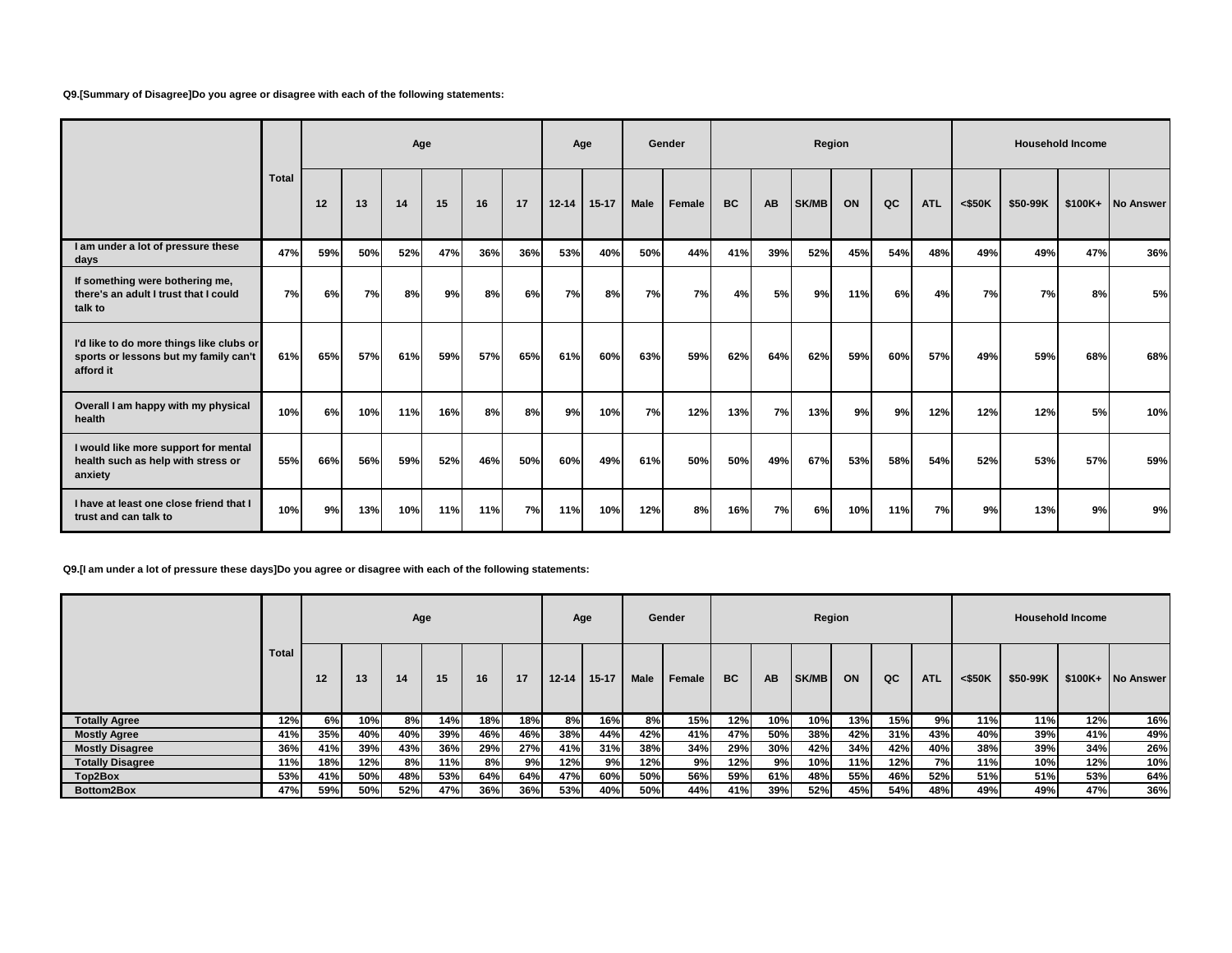#### **Q9.[If something were bothering me, there's an adult I trust that I could talk to]Do you agree or disagree with each of the following statements:**

|                         |              |     |      | Age |     |     |     | Age       |           |      | Gender |           |           | Region       |     |     |            |           |          | <b>Household Income</b> |                   |
|-------------------------|--------------|-----|------|-----|-----|-----|-----|-----------|-----------|------|--------|-----------|-----------|--------------|-----|-----|------------|-----------|----------|-------------------------|-------------------|
|                         | <b>Total</b> | 12  | 13   | 14  | 15  | 16  | 17  | $12 - 14$ | $15 - 17$ | Male | Female | <b>BC</b> | <b>AB</b> | <b>SK/MB</b> | ON  | QC  | <b>ATL</b> | $<$ \$50K | \$50-99K |                         | \$100K+ No Answer |
| <b>Totally Agree</b>    | 45%          | 53% | 45%  | 43% | 44% | 42% | 48% | 47%       | 44%       | 43%  | 47%    | 52%       | 42%       | 54%          | 41% | 44% | 55%        | 45%       | 45%      | 47%                     | 46%               |
| <b>Mostly Agree</b>     | 47%          | 41% | 48%  | 49% | 48% | 50% | 47% | 46%       | 48%       | 50%  | 45%    | 44%       | 53%       | 37%          | 49% | 51% | 40%        | 48%       | 48%      | 45%                     | 50%               |
| <b>Mostly Disagree</b>  | 6%           | 5%  | 6%I  | 6%I | 7%  | 8%  | 5%  | 5%I       | 7%        | 6%   | 6%     | 3%        | 3%        | 9%           | 9%  | 5%  | 4%         | 6%        | 6%       | 8%                      | 5%                |
| <b>Totally Disagree</b> | 1%I          | 2%  | 1% I | 2%  | 1%  |     | 1%  | 1%        | 1%        | 2%   | 1%     | 1%        | 2%        |              | 2%  | 1%  |            | 2%        | 2%       | 0%                      |                   |
| Top2Box                 | 93%          | 94% | 93%  | 92% | 91% | 92% | 94% | 93%       | 92%       | 93%  | 93%    | 96%       | 95%       | 91%          | 89% | 94% | 96%        | 93%       | 93%      | 92%                     | 95%               |
| Bottom2Box              | 7%           | 6%  | 7%I  | 8%I | 9%  | 8%  | 6%  | 7%        | 8%        | 7%)  | 7%I    | 4%        | 5%        | 9% l         | 11% | 6%  | 4%         | 7%        | 7%       | 8%                      | 5%                |

**Q9.[I'd like to do more things like clubs or sports or lessons but my family can't afford it]Do you agree or disagree with each of the following statements:**

|                         |       |     |     |     | Age |     |     | Age       |           |      | Gender |           |           | Region |     |     |            |           |          | <b>Household Income</b> |           |
|-------------------------|-------|-----|-----|-----|-----|-----|-----|-----------|-----------|------|--------|-----------|-----------|--------|-----|-----|------------|-----------|----------|-------------------------|-----------|
|                         | Total | 12  | 13  | 14  | 15  | 16  | 17  | $12 - 14$ | $15 - 17$ | Male | Female | <b>BC</b> | <b>AB</b> | SK/MB  | ON  | QC  | <b>ATL</b> | $<$ \$50K | \$50-99K | $$100K+$                | No Answer |
| <b>Totally Agree</b>    | 13%   | 8%  | 20% | 17% | 9%  | 11% | 12% | 15%       | 11%       | 11%  | 15%    | 15%       | 14%       | 10%    | 13% | 11% | 18%        | 20%       | 12%      | 9%                      | 10%       |
| <b>Mostly Agree</b>     | 26%   | 27% | 23% | 21% | 31% | 32% | 23% | 24%       | 29%       | 26%  | 26%    | 23%       | 21%       | 28%    | 28% | 28% | 25%        | 30%       | 28%      | 23%                     | 22%       |
| <b>Mostly Disagree</b>  | 33%   | 33% | 32% | 33% | 32% | 36% | 34% | 33%       | 34%       | 33%  | 34%    | 32%       | 36%       | 42%    | 33% | 31% | 31%        | 33%       | 32%      | 32%                     | 42%       |
| <b>Totally Disagree</b> | 27%   | 32% | 25% | 28% | 27% | 21% | 31% | 28%       | 26%       | 30%  | 25%    | 30%       | 29%       | 20%    | 26% | 29% | 25%        | 16%       | 27%      | 36%                     | 27%       |
| Top2Box                 | 39%   | 35% | 43% | 39% | 41% | 43% | 35% | 39%       | 40%       | 37%  | 41%    | 38%       | 36%       | 38%    | 41% | 40% | 43%        | 51%       | 41%      | 32%                     | 32%       |
| Bottom2Box              | 61%   | 65% | 57% | 61% | 59% | 57% | 65% | 61%       | 60%       | 63%  | 59%    | 62%       | 64%       | 62%    | 59% | 60% | 57%        | 49%       | 59%      | 68%                     | 68%       |

**Q9.[Overall I am happy with my physical health]Do you agree or disagree with each of the following statements:**

|                         |       |     |     | Age |     |           |     | Age       |           |             | Gender |           |           |       | Region |     |            |           |          | <b>Household Income</b> |                   |
|-------------------------|-------|-----|-----|-----|-----|-----------|-----|-----------|-----------|-------------|--------|-----------|-----------|-------|--------|-----|------------|-----------|----------|-------------------------|-------------------|
|                         | Total | 12  | 13  | 14  | 15  | 16        | 17  | $12 - 14$ | $15 - 17$ | <b>Male</b> | Female | <b>BC</b> | <b>AB</b> | SK/MB | ON     | QC  | <b>ATL</b> | $<$ \$50K | \$50-99K |                         | \$100K+ No Answer |
| <b>Totally Agree</b>    | 34%   | 49% | 34% | 32% | 27% | 31%       | 33% | 38%       | 30%       | 36%         | 32%    | 32%       | 40%       | 37%   | 29%    | 37% | 37%        | 32%       | 29%      | 42%                     | 34%               |
| <b>Mostly Agree</b>     | 56%   | 45% | 55% | 57% | 57% | 62%       | 59% | 53%       | 59%       | 57%         | 55%    | 55%       | 52%       | 51%   | 62%    | 54% | 51%        | 55%       | 58%      | 53%                     | 56%               |
| <b>Mostly Disagree</b>  | 8%    | 4%  | 10% | 6%  | 14% | <b>7%</b> | 8%  | 7%        | 10%       | 5%          | 11%    | 11%       | 3%        | 9%    | 9%     | 8%  | 9%         | 10%       | 9%       | 5%                      | 9%                |
| <b>Totally Disagree</b> | 2%    | 2%  | 1%  | 5%  | 2%  | 1%        |     | 3%        | 1%        | 2%          | 2%     | 2%        | 5%        | 4%    | 0%l    | 1%  | 3%         | 2%        | 3%       | 0%                      | 1%                |
| Top2Box                 | 90%   | 94% | 90% | 89% | 84% | 92%       | 92% | 91%       | 90%       | 93%         | 88%    | 87%       | 93%       | 87%   | 91%    | 91% | 88%        | 88%       | 88%      | 95%                     | 90%               |
| Bottom2Box              | 10%   | 6%  | 10% | 11% | 16% | 8%        | 8%  | 9%        | 10%       | 7%I         | 12%    | 13%       | 7%.       | 13%   | 9%     | 9%  | 12%        | 12%       | 12%      | 5%                      | 10%               |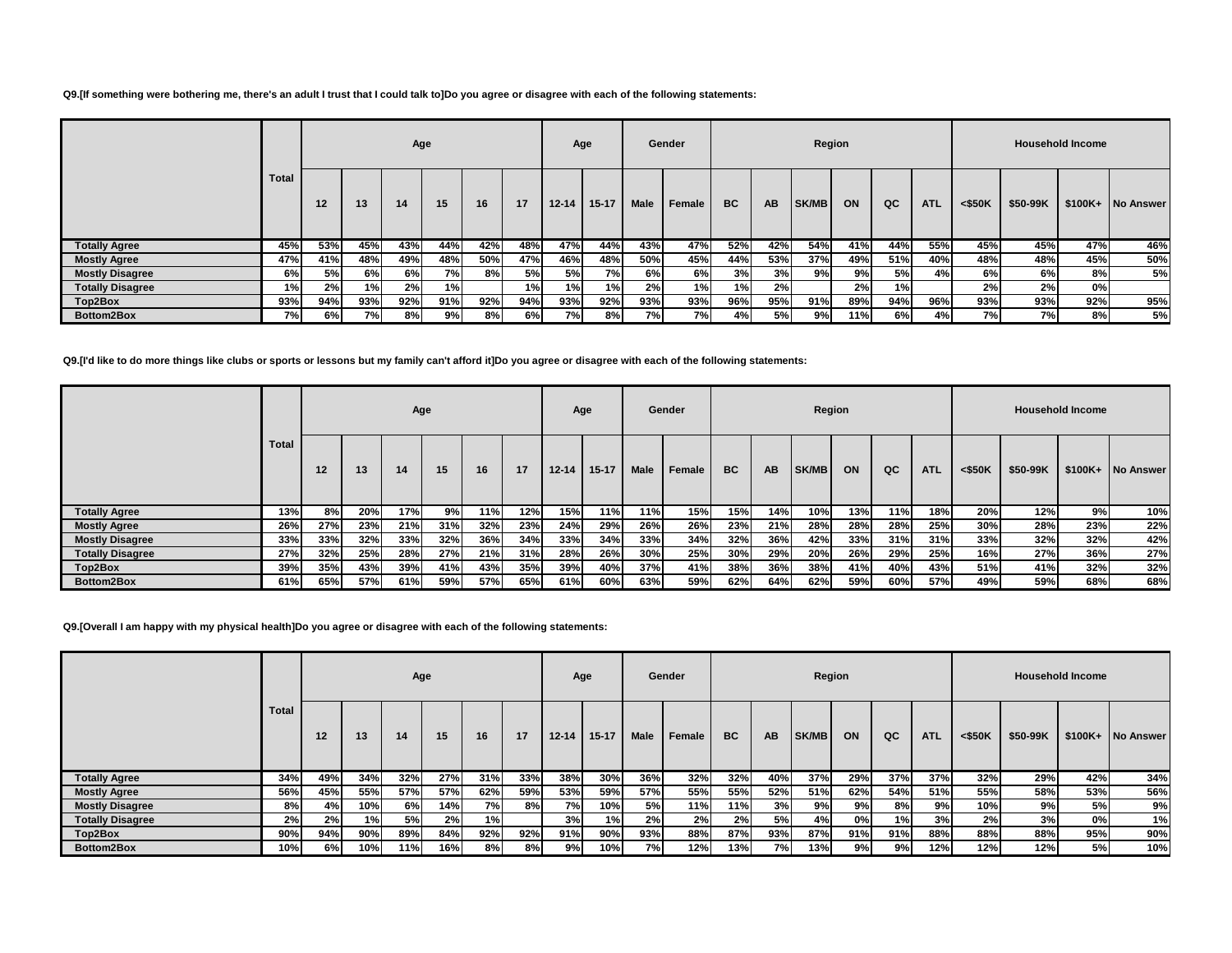#### **Q9.[I would like more support for mental health such as help with stress or anxiety]Do you agree or disagree with each of the following statements:**

|                         |              |     |                      | Age |     |     |     |           | Age       |             | Gender |           |     | Region       |     |     |            |           |          | <b>Household Income</b> |                  |
|-------------------------|--------------|-----|----------------------|-----|-----|-----|-----|-----------|-----------|-------------|--------|-----------|-----|--------------|-----|-----|------------|-----------|----------|-------------------------|------------------|
|                         | <b>Total</b> | 12  | 13<br>16<br>15<br>14 |     |     |     | 17  | $12 - 14$ | $15 - 17$ | <b>Male</b> | Female | <b>BC</b> | AB  | <b>SK/MB</b> | ON  | QC  | <b>ATL</b> | $<$ \$50K | \$50-99K | $$100K+$                | <b>No Answer</b> |
| <b>Totally Agree</b>    | 11%          | 8%  | 12%                  | 9%  | 10% | 14% | 12% | 10%       | 12%       | 8%          | 13%    | 11%       | 11% | 5%           | 14% | 8%  | 12%        | 14%       | 10%      | 11%                     | 8%               |
| <b>Mostly Agree</b>     | 34%          | 26% | 32%                  | 32% | 38% | 40% | 38% | 30%       | 39%       | 31%         | 38%    | 39%       | 40% | 28%          | 33% | 34% | 34%        | 35%       | 37%      | 32%                     | 33%              |
| <b>Mostly Disagree</b>  | 36%          | 42% | 35%                  | 45% | 37% | 29% | 31% | 41%       | 32%       | 38%         | 35%    | 31%       | 36% | 44%          | 34% | 39% | 40%        | 35%       | 34%      | 40%                     | 41%              |
| <b>Totally Disagree</b> | 18%          | 24% | 21%                  | 14% | 15% | 17% | 19% | 19%       | 17%       | 22%         | 15%    | 19%       | 13% | 23%          | 20% | 19% | 13%        | 17%       | 20%      | 17%                     | 19%              |
| Top2Box                 | 45%          | 34% | 44%                  | 41% | 48% | 54% | 50% | 40%       | 51%       | 39%         | 50%    | 50%       | 51% | 33%          | 47% | 42% | 46%        | 48%       | 47%      | 43%                     | 41%              |
| Bottom2Box              | 55%          | 66% | 56%                  | 59% | 52% | 46% | 50% | 60%       | 49%       | 61%         | 50%    | 50%       | 49% | 67%          | 53% | 58% | 54%        | 52%       | 53%      | 57%                     | 59%              |

### **Q9.[I have at least one close friend that I trust and can talk to]Do you agree or disagree with each of the following statements:**

|                         |       |     |      |     | Age |     |     |           | Age       |      | Gender |           |           | Region       |     |     |            |           |          | <b>Household Income</b> |                  |
|-------------------------|-------|-----|------|-----|-----|-----|-----|-----------|-----------|------|--------|-----------|-----------|--------------|-----|-----|------------|-----------|----------|-------------------------|------------------|
|                         | Total | 12  | 13   | 14  | 15  | 16  | 17  | $12 - 14$ | $15 - 17$ | Male | Female | <b>BC</b> | <b>AB</b> | <b>SK/MB</b> | ON  | QC  | <b>ATL</b> | $<$ \$50K | \$50-99K | $$100K+$                | <b>No Answer</b> |
| <b>Totally Agree</b>    | 45%   | 46% | 39%  | 47% | 44% | 44% | 50% | 44%       | 46%       | 38%  | 51%    | 43%       | 50%       | 47%          | 44% | 41% | 48%        | 45%       | 44%      | 47%                     | 41%              |
| <b>Mostly Agree</b>     | 45%   | 45% | 48%I | 43% | 46% | 45% | 43% | 45%       | 45%       | 50%  | 41%    | 41%       | 42%       | 47%          | 46% | 47% | 45%        | 46%       | 43%      | 45%                     | 50%              |
| <b>Mostly Disagree</b>  | 9%    | 7%  | 12%  | 8%  | 8%l | 9%  | 6%I | 9%        | 8%        | 11%  | 7%I    | 13%       | 7%        | 5%           | 8%I | 9%  | 7%         | 8%        | 10%      | 8%I                     | 7%               |
| <b>Totally Disagree</b> | 2%    | 2%  | 1%   | 1%  | 3%  | 2%  | 1%  | 1%        | 2%        | 2%   | 2%     | 3%        | 1%        | 1%           | 2%  | 2%  |            | 1%        | 3%l      | 0%                      | 2%               |
| Top2Box                 | 90%   | 91% | 87%  | 90% | 89% | 89% | 93% | 89%       | 90%       | 88%  | 92%    | 84%       | 93%       | 94%          | 90% | 89% | 93%        | 91%       | 87%      | 91%                     | 91%              |
| Bottom2Box              | 10%   | 9%  | 13%  | 10% | 11% | 11% | 7%  | 11%       | 10%       | 12%  | 8%     | 16%       | 7%        | 6%           | 10% | 11% | 7%         | 9%        | 13%      | 9%                      | 9%               |

### **Q11.[Summary of Once a week or more]How often, if at all, do you:**

|                                               |              |     |     | Age |     |     |     |           | Age       |             | Gender |           |           | Region |     |     |            |           |          | <b>Household Income</b> |                   |
|-----------------------------------------------|--------------|-----|-----|-----|-----|-----|-----|-----------|-----------|-------------|--------|-----------|-----------|--------|-----|-----|------------|-----------|----------|-------------------------|-------------------|
|                                               | <b>Total</b> | 12  | 13  | 14  | 15  | 16  | 17  | $12 - 14$ | $15 - 17$ | <b>Male</b> | Female | <b>BC</b> | <b>AB</b> | SK/MB  | ON  | QC  | <b>ATL</b> | $<$ \$50K | \$50-99K |                         | \$100K+ No Answer |
| Pray at home                                  | 23%          | 30% | 21% | 28% | 17% | 23% | 20% | 26%       | 20%       | 21%         | 25%    | 27%       | 26%       | 28%    | 28% | 11% | 24%        | 21%       | 23%      | 21%                     | 34%               |
| Say table grace/given thanks for food         | 20%          | 21% | 19% | 20% | 18% | 23% | 19% | 20%       | 20%       | 20%         | 20%    | 28%       | 19%       | 23%    | 25% | 7%  | 22%        | 15%       | 22%      | 16%                     | 30%               |
| Pray in a church or other place of<br>worship | 17%          | 18% | 17% | 20% | 16% | 18% | 15% | 18%       | 16%       | 17%         | 17%    | 22%       | 15%       | 18%    | 21% | 8%  | 24%        | 12%       | 19%      | 16%                     | 24%               |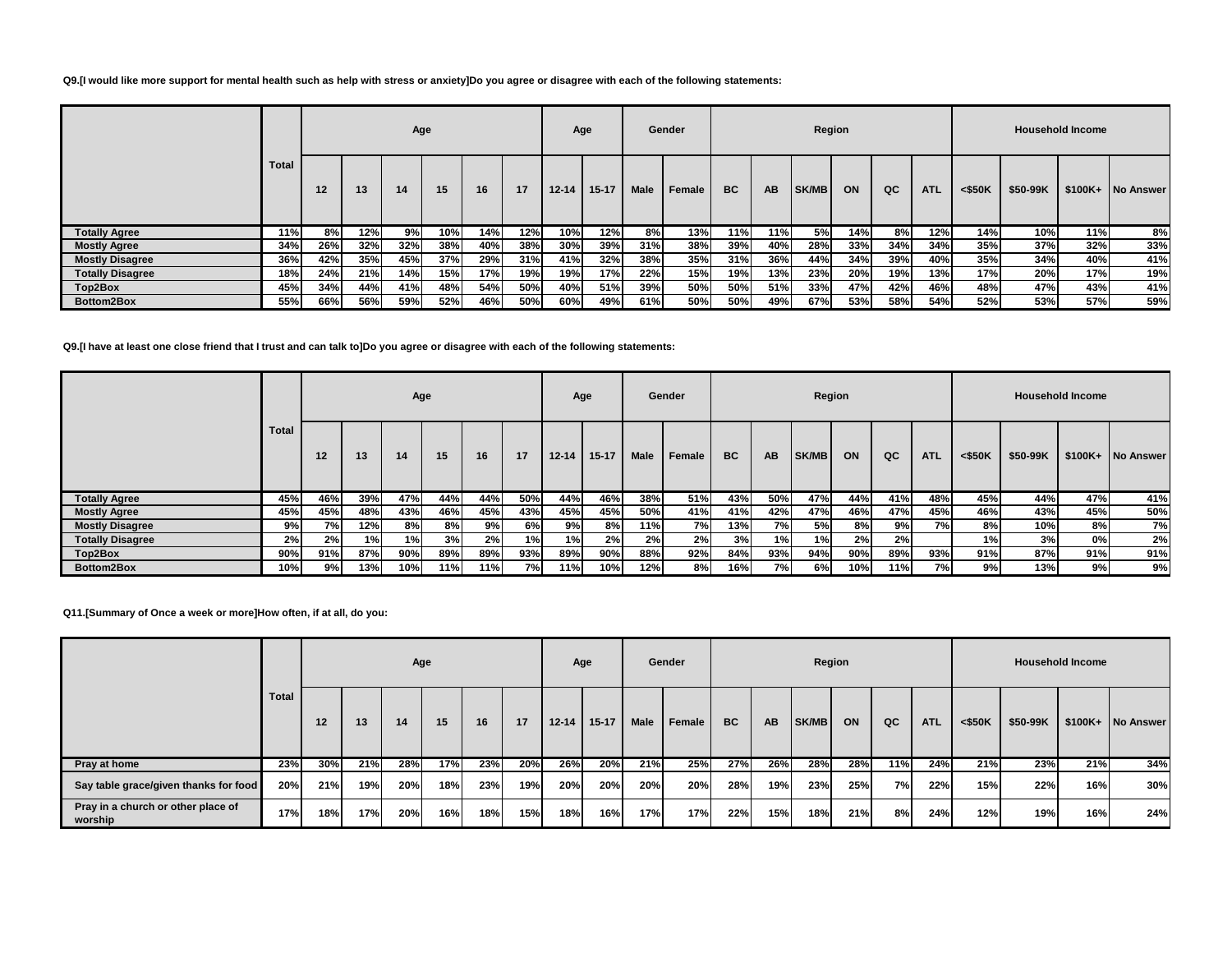### **Q11.[Summary of Less than once a month]How often, if at all, do you:**

|                                               |              |     |     | Age |     |     |     |           | Age       |      | Gender |           |           | Region |     |     |            |           |          | <b>Household Income</b> |                   |
|-----------------------------------------------|--------------|-----|-----|-----|-----|-----|-----|-----------|-----------|------|--------|-----------|-----------|--------|-----|-----|------------|-----------|----------|-------------------------|-------------------|
|                                               | <b>Total</b> | 12  | 13  | 14  | 15  | 16  | 17  | $12 - 14$ | $15 - 17$ | Male | Female | <b>BC</b> | <b>AB</b> | SK/MB  | ON  | QC  | <b>ATL</b> | $<$ \$50K | \$50-99K |                         | \$100K+ No Answer |
| Pray at home                                  | 71%          | 64% | 72% | 67% | 76% | 73% | 77% | 68%       | 75%       | 73%  | 70%    | 63%       | 69%       | 67%    | 66% | 86% | 73%        | 75%       | 71%      | 72%                     | 61%               |
| Say table grace/given thanks for food         | 74%          | 75% | 77% | 72% | 76% | 71% | 77% | 74%       | 74%       | 73%  | 75%    | 66%       | 77%       | 71%    | 68% | 90% | 70%        | 80%       | 73%      | 76%                     | 63%               |
| Pray in a church or other place of<br>worship | 74%          | 75% | 73% | 70% | 71% | 75% | 79% | 73%       | 75%       | 73%  | 74%    | 70%       | 79%       | 70%    | 66% | 87% | 72%        | 81%       | 73%      | 71%                     | 67%               |

**Q11.[Pray at home]How often, if at all, do you:**

|                        |       |     |      | Age |     |     |     |           | Age       |      | Gender |           |           | Region |           |      |            |           |           | <b>Household Income</b> |                   |
|------------------------|-------|-----|------|-----|-----|-----|-----|-----------|-----------|------|--------|-----------|-----------|--------|-----------|------|------------|-----------|-----------|-------------------------|-------------------|
|                        | Total | 12  | 13   | 14  | 15  | 16  | 17  | $12 - 14$ | $15 - 17$ | Male | Female | <b>BC</b> | <b>AB</b> | SK/MB  | ON        | QC   | <b>ATL</b> | $<$ \$50K | \$50-99K  |                         | \$100K+ No Answer |
| Daily                  | 12%   | 15% | 13%  | 14% | 6%  | 14% | 9%  | 14%       | 10%       | 10%  | 13%    | 13%       | 11%       | 18%    | $13\%$    | ଶ୍⁄ୌ | 19%        | 13%       | $10\%$    | 10%                     | 19%               |
| Several times a week   | 7%    | 10% | 6%   | 6%I | 7%  | 5%  | 7%  | 7%        | 7%I       | 6%   | 8%     | 9%        | 11%       | 4%     | 10%       | 2%   | 3%         | 4%        | <b>7%</b> | 7%I                     | 13%               |
| About once a week      | 4%    | 5%  | 1%   | 8%I | 4%  | 3%  | 4%  | <b>5%</b> | 4%        | 5%   | 4%     | 5%        | 4%        | 6%I    | <b>5%</b> | 4%   | 1%         | 4%        | 5%l       | 4%                      | 2%                |
| 2-3 times a month      | 3%    | 2%  | 6%I  | 2%  | 2%  | 2%  | 2%  | 3%        | 2%        | 3%   | 3%     | 6%        | 3%        | 1%     | 3%        | 1%   | 1%         | 1%        | 4%        | 2%                      | 4%                |
| About once a month     | 3%    | 4%  | 2%   | 3%  | 5%  | 3%  | 1%  | 3%        | 3%        | 3%   | 3%     | 4%        | 2%        | 4%     | 4%        | 2%   | 1%         | 3%        | 2%        | 5%                      | 1%                |
| Less than once a month | 4%    | 1%  | 3% l | 4%  | 7%  | 7%  | 4%  | 3%        | 6%        | 3%   | 6%     | 4%        | 4%        | 6%     | 5%        | 4%   | 3%         | 4%        | 5%        | 4%                      | 4%                |
| <b>Hardly ever</b>     | 17%   | 16% | 13%  | 18% | 20% | 19% | 15% | 16%       | 18%       | 16%  | 17%    | 17%       | 17%       | 18%    | 19%       | 11%  | 24%        | 20%       | 16%       | 16%                     | 17%               |
| <b>Never</b>           | 50%   | 47% | 56%  | 45% | 49% | 47% | 58% | 49%       | 51%       | 54%  | 46%    | 43%       | 49%       | 43%    | 42%       | 71%  | 46%        | 51%       | 51%       | 52%                     | 41%               |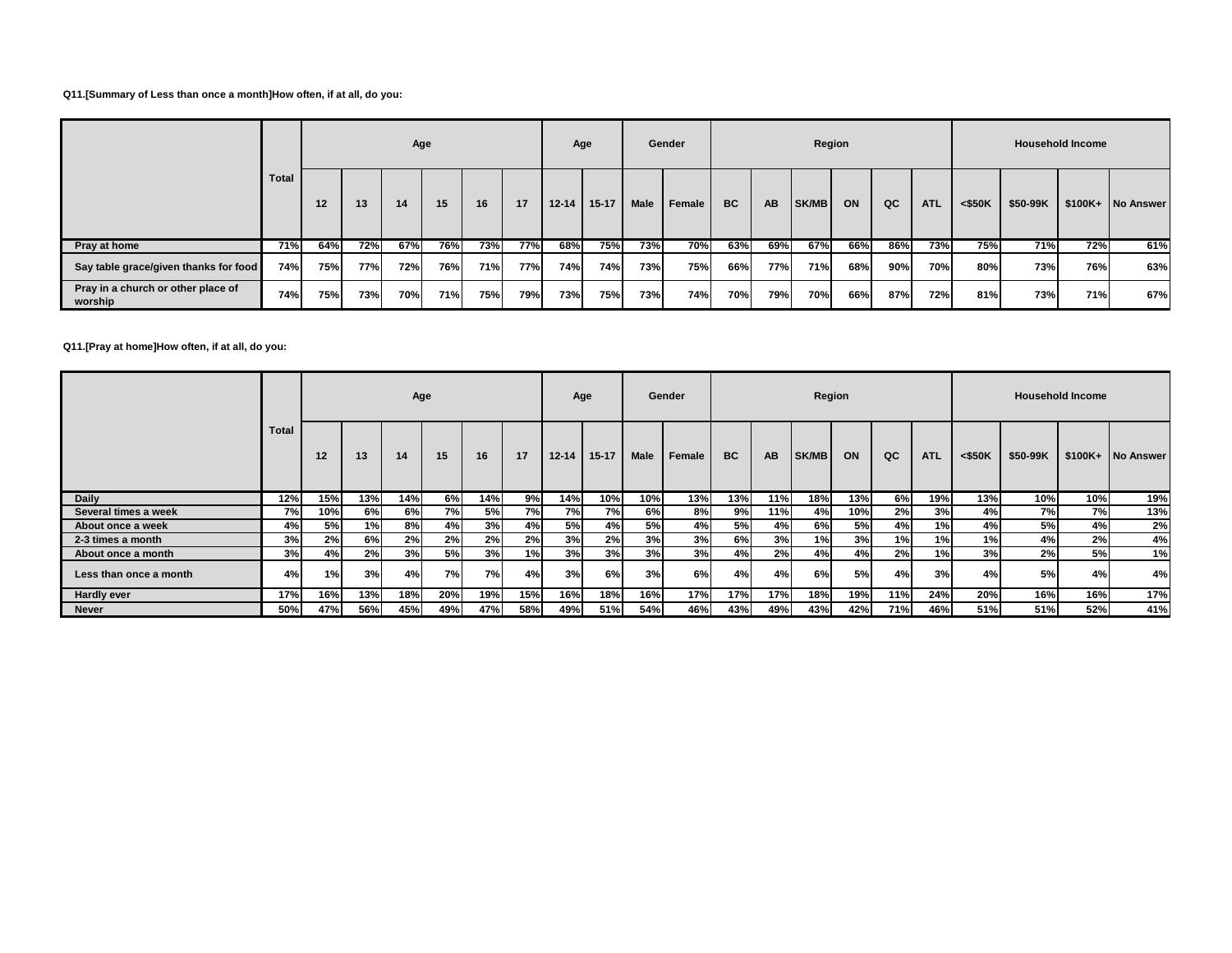### **Q11.[Say table grace/given thanks for food]How often, if at all, do you:**

|                        |              |     |     | Age |     |           |     | Age       |           |           | Gender |           |           | Region       |      |     |            |           |          | <b>Household Income</b> |                   |
|------------------------|--------------|-----|-----|-----|-----|-----------|-----|-----------|-----------|-----------|--------|-----------|-----------|--------------|------|-----|------------|-----------|----------|-------------------------|-------------------|
|                        | <b>Total</b> | 12  | 13  | 14  | 15  | 16        | 17  | $12 - 14$ | $15 - 17$ | Male      | Female | <b>BC</b> | <b>AB</b> | <b>SK/MB</b> | ON   | QC  | <b>ATL</b> | $<$ \$50K | \$50-99K |                         | \$100K+ No Answer |
| Daily                  | 12%          | 13% | 16% | 12% | 9%  | 14%       | 10% | 14%       | 11%       | 13%       | 12%    | 19%       | 12%       | 18%          | 13%  | 4%  | 15%        | 10%       | 13%      | 10%                     | 21%               |
| Several times a week   | 4%           | 4%  | 3%  | 4%  | 3%  | 7%        | 4%  | 4%        | 5%        | <b>5%</b> | 4%     | 4%        | 4%        | 4%           | 6%I  | 2%  | 4%         | 4%        | 6%       | 3%                      | 5%                |
| About once a week      | 3%           | 4%  |     | 4%  | 6%  | 2%        | 5%  | 3%        | 4%        | 3%        | 4%     | 5%l       | 3%        | 1%           | 6%I  | 1%  | 3%         | 2%        | 4%       | 4%                      | 4%                |
| 2-3 times a month      | 3%           | 3%  | 1%  | 3%  | 3%  | 2%        | 2%  | 3%        | 2%        | 3%        | 2%     | 4%        | 3%        | <b>5%</b>    | 2%   | 2%  | 1%         | 1%        | 3%       | 3%                      | 4%                |
| About once a month     | 3%           | 2%  | 3%  | 5%  | 4%  | <b>5%</b> | 2%  | 3%        | 3%        | 4%        | 3%     | 3%        | 2%        | 1%           | 5% l | 2%  | 6%         | 4%        | 2%       | 5%                      | 3%                |
| Less than once a month | 5%           | 4%  | 4%  | 4%l | 5%  | 4%        | 7%  | 4%        | 5%        | 3%        | 6%     | 4%        | 9%        | 6%           | 5%   | 2%  | 3%         | 5%        | 6%       | 4%                      | 3%                |
| <b>Hardly ever</b>     | 20%          | 18% | 16% | 27% | 20% | 18%       | 19% | 20%       | 19%       | 19%       | 21%    | 21%       | 22%       | 23%          | 22%  | 11% | 21%        | 18%       | 18%      | 23%                     | 18%               |
| Never                  | 50%          | 53% | 57% | 41% | 51% | 49%       | 52% | 50%       | 50%       | 51%       | 49%    | 41%       | 45%       | 42%          | 40%  | 77% | 46%        | 57%       | 49%      | 49%                     | 43%               |

# **Q11.[Pray in a church or other place of worship]How often, if at all, do you:**

|                        |              |     |            | Age       |     |     |     | Age       |           |           | Gender    |           |           | Region |     |     |            |           |          | <b>Household Income</b> |                   |
|------------------------|--------------|-----|------------|-----------|-----|-----|-----|-----------|-----------|-----------|-----------|-----------|-----------|--------|-----|-----|------------|-----------|----------|-------------------------|-------------------|
|                        | <b>Total</b> | 12  | 13         | 14        | 15  | 16  | 17  | $12 - 14$ | $15 - 17$ | Male      | Female    | <b>BC</b> | <b>AB</b> | SK/MB  | ON  | QC  | <b>ATL</b> | $<$ \$50K | \$50-99K |                         | \$100K+ No Answer |
| Daily                  | 2%           | 2%  | <b>2%l</b> | 1%        | 1%  | 2%  | 2%  | 2%        | 2%        | 2%        | 2%        | 3%        | 2%        | 4%     | 2%  | 1%  |            | 3%        | 2%       | 1%                      | 2%                |
| Several times a week   | 3%           | 3%  | 6%         | <b>5%</b> | 1%  | 2%  | 3%  | <b>5%</b> | 2%        | 4%        | 3%        | 4%        | 2%        | 6%     | 3%  | 2%  | 7%         | 2%        | 4%       | 1%                      | 8%                |
| About once a week      | 12%          | 13% | 10%        | 14%       | 14% | 14% | 10% | 12%       | 13%       | 12%       | 12%       | 16%       | 11%       | 8%     | 17% | 6%  | 16%        | 8%        | 13%      | 14%                     | 14%               |
| 2-3 times a month      | 4%           | 2%  | 4%         | 3%        | 9%  | 4%  | 3%  | 3%        | 5%        | <b>5%</b> | 4%        | 3%        | 4%        | 8%     | 7%  | 2%  |            | 4%        | 4%       | 5%                      | 7%                |
| About once a month     | 5%           | 5%  | 6%         | 6%        | 5%  | 3%  | 2%  | 6%l       | 4%        | <b>5%</b> | <b>5%</b> | 6%        | 2%        | 5%     | 6%  | 4%  | 4%         | 3%        | 4%       | 8%                      | 2%                |
| Less than once a month | 8%           | 6%  | 8%         | 7%I       | 8%  | 9%  | 8%  | 7%        | 8%        | 7% l      | 8%        | 6%        | 11%       | 8%     | 8%  | 7%  | 4%         | 5%        | 7%       | 11%                     | 8%                |
| <b>Hardly ever</b>     | 18%          | 22% | 11%        | 19%       | 19% | 18% | 21% | 17%       | 19%       | 16%       | 20%       | 14%       | 23%       | 22%    | 17% | 15% | 27%        | 21%       | 18%      | 15%                     | 22%               |
| <b>Never</b>           | 48%          | 47% | 54%        | 44%       | 44% | 48% | 50% | 48%       | 47%       | 49%       | 46%       | 50%       | 45%       | 41%    | 40% | 65% | 40%        | 55%       | 48%      | 45%                     | 38%               |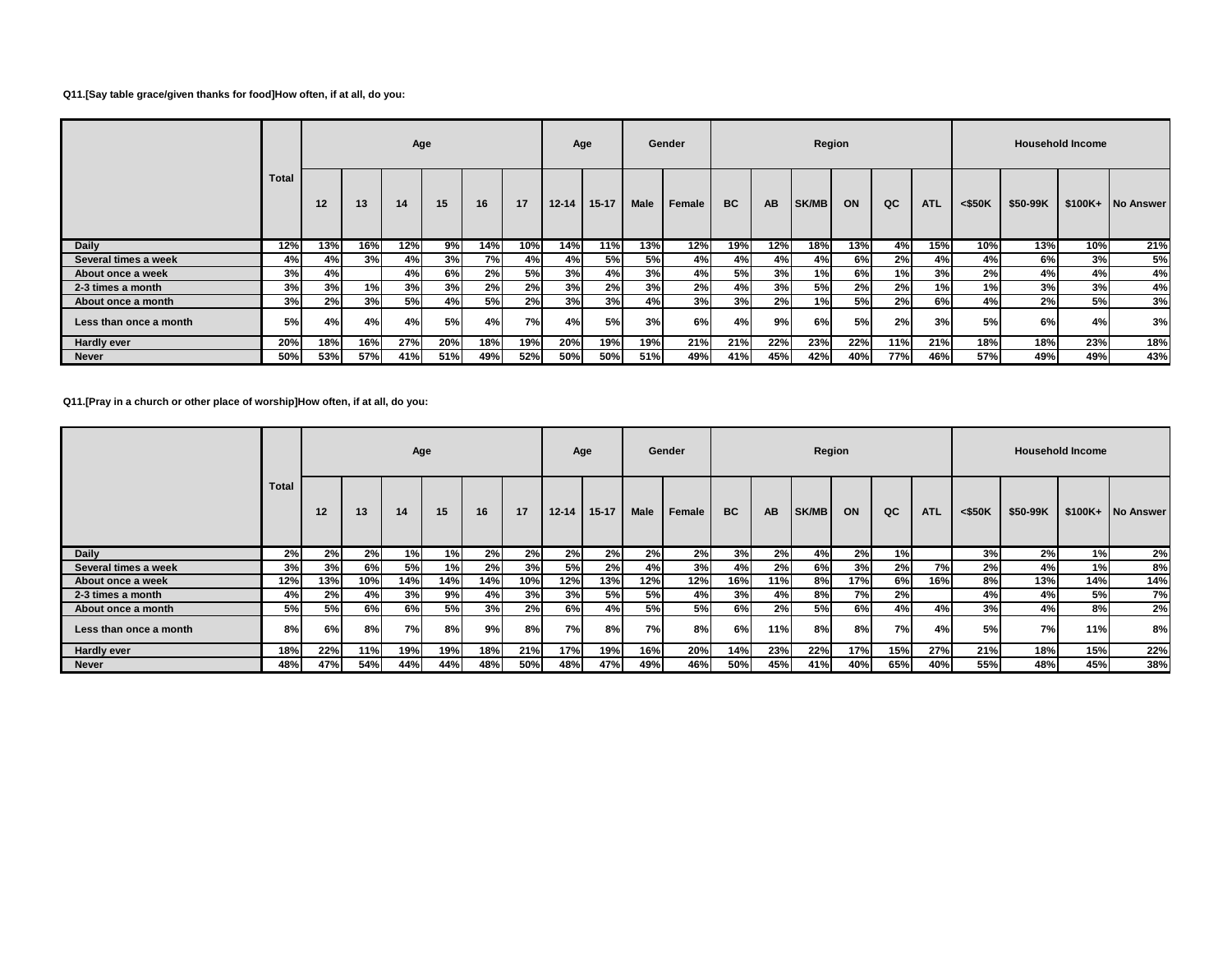**Q12.[Summary of Confident]When you think about Canadian kids growing up today - like you, would you say you are generally confident or worried about your own future when it comes to:**

|                                  |       |     |     | Age |     |     |     | Age       |         |      | Gender |           |           | Region |     |     |            |           |          | <b>Household Income</b> |                   |
|----------------------------------|-------|-----|-----|-----|-----|-----|-----|-----------|---------|------|--------|-----------|-----------|--------|-----|-----|------------|-----------|----------|-------------------------|-------------------|
|                                  | Total | 12  | 13  | 14  | 15  | 16  | 17  | $12 - 14$ | $15-17$ | Male | Female | <b>BC</b> | <b>AB</b> | SK/MB  | ON  | QC  | <b>ATL</b> | $<$ \$50K | \$50-99K |                         | \$100K+ No Answer |
| Getting a good job or career     | 59%   | 72% | 63% | 70% | 46% | 52% | 50% | 68%       | 49%     | 62%  | 56%    | 55%       | 59%       | 61%    | 51% | 71% | 60%        | 55%       | 59%      | 61%                     | 62%               |
| Achieving your big goals in life | 65%   | 73% | 72% | 68% | 56% | 62% | 57% | 71%       | 59%     | 66%  | 64%    | 63%       | 68%       | 66%    | 58% | 74% | 63%        | 59%       | 66%      | 65%                     | 71%               |
| Being happy in life              | 75%   | 82% | 85% | 72% | 71% | 72% | 68% | 79%       | 70%     | 76%  | 74%    | 80%       | 76%       | 72%    | 70% | 80% | 75%        | 68%       | 76%      | 79%                     | 77%               |
| The health of the environment    | 43%   | 41% | 41% | 46% | 46% | 38% | 43% | 43%       | 42%     | 46%  | 40%    | 39%       | 49%       | 38%    | 42% | 46% | 39%        | 35%       | 44%      | 49%                     | 40%               |

**Q12.[Summary of Worried]When you think about Canadian kids growing up today - like you, would you say you are generally confident or worried about your own future when it comes to:**

|                                  |       |     |     |     | Age |     |     |           | Age       |      | Gender |           |     |       | Region |     |            |           |          | <b>Household Income</b> |           |
|----------------------------------|-------|-----|-----|-----|-----|-----|-----|-----------|-----------|------|--------|-----------|-----|-------|--------|-----|------------|-----------|----------|-------------------------|-----------|
|                                  | Total | 12  | 13  | 14  | 15  | 16  | 17  | $12 - 14$ | $15 - 17$ | Male | Female | <b>BC</b> | AB  | SK/MB | ON     | QC  | <b>ATL</b> | $<$ \$50K | \$50-99K | $$100K+$                | No Answer |
| Getting a good job or career     | 41%   | 28% | 37% | 30% | 54% | 48% | 50% | 32%       | 51%       | 38%  | 44%    | 45%       | 41% | 39%   | 49%    | 29% | 40%        | 45%       | 41%      | 39%                     | 38%       |
| Achieving your big goals in life | 35%   | 27% | 28% | 32% | 44% | 38% | 43% | 29%       | 41%       | 34%  | 36%    | 37%       | 32% | 34%   | 42%    | 26% | 37%        | 41%       | 34%      | 35%                     | 29%       |
| Being happy in life              | 25%   | 18% | 15% | 28% | 29% | 28% | 32% | 21%       | 30%       | 24%  | 26%    | 20%       | 24% | 28%   | 30%    | 20% | 25%        | 32%       | 24%      | 21%                     | 23%       |
| The health of the environment    | 57%   | 59% | 59% | 54% | 54% | 62% | 57% | 57%       | 58%       | 54%  | 60%    | 61%       | 51% | 62%   | 58%    | 54% | 61%        | 65%       | 56%      | 51%                     | 60%       |

**Q12.[Getting a good job or career]When you think about Canadian kids growing up today - like you, would you say you are generally confident or worried about your own future when it comes to:**

|                     |       |     |     |      | Age |     |     |           | Age       |      | Gender |     |           | Region       |     |     |            |           |          | <b>Household Income</b> |                   |
|---------------------|-------|-----|-----|------|-----|-----|-----|-----------|-----------|------|--------|-----|-----------|--------------|-----|-----|------------|-----------|----------|-------------------------|-------------------|
|                     | Total | 12  | 13  | 14   | 15  | 16  | 17  | $12 - 14$ | $15 - 17$ | Male | Female | BC  | <b>AB</b> | <b>SK/MB</b> | ON  | QC  | <b>ATL</b> | $<$ \$50K | \$50-99K | $$100K+$                | <b>INo Answer</b> |
| Very confident      | 12%   | 19% | 14% | 13%  | 8%  | 10% | 10% | 15%       | 9%        | 13%  | 12%    | 13% | 9%        | 13%          | 9%  | 18% | 12%        | 14%       | 11%      | 14%                     | 9%                |
| Confident           | 47%   | 53% | 50% | 57%  | 38% | 42% | 40% | 53%       | 40%       | 49%  | 44%    | 42% | 50%       | 48%          | 42% | 53% | 48%        | 41%       | 47%      | 47%                     | 53%               |
| Worried             | 34%   | 24% | 33% | 23%  | 45% | 39% | 37% | 27%       | 40%       | 31%  | 36%    | 35% | 34%       | 35%          | 38% | 23% | 39%        | 36%       | 33%      | 34%                     | 29%               |
| <b>Very worried</b> | 8%    | 4%  | 3%  | 8% I | 9%  | 9%  | 13% | 5%l       | 10%       | 7%)  | 8%     | 10% | 7%        | 4%           | 11% | 6%  | 1%         | 9%        | 8%       | 5%                      | 9%                |
| Top2Box             | 59%   | 72% | 63% | 70%  | 46% | 52% | 50% | 68%       | 49%       | 62%  | 56%    | 55% | 59%       | 61%          | 51% | 71% | 60%        | 55%       | 59%      | 61%                     | 62%               |
| Bottom2Box          | 41%   | 28% | 37% | 30%  | 54% | 48% | 50% | 32%       | 51%       | 38%  | 44%    | 45% | 41%       | 39%          | 49% | 29% | 40%        | 45%       | 41%      | 39%                     | 38%               |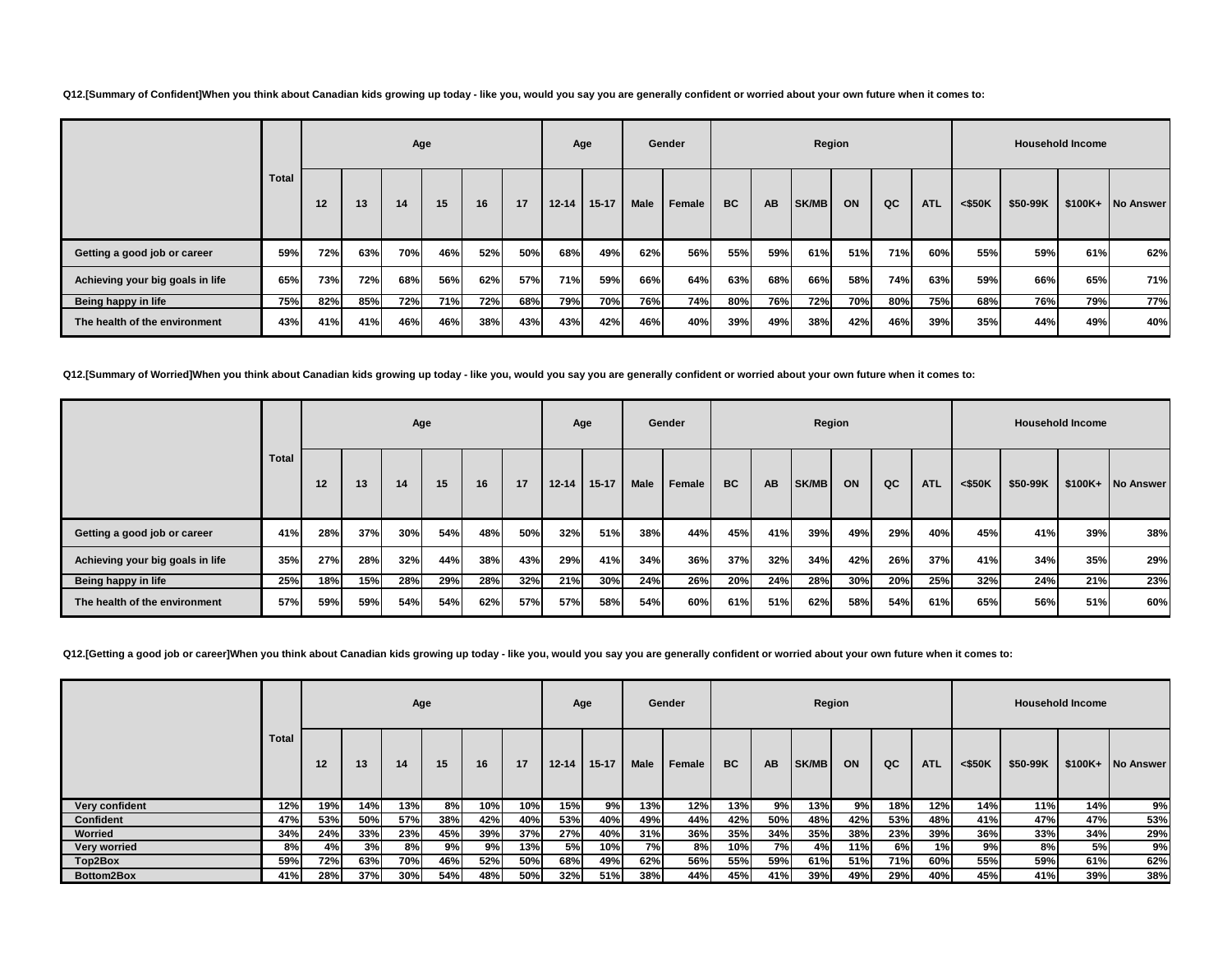**Q12.[Achieving your big goals in life]When you think about Canadian kids growing up today - like you, would you say you are generally confident or worried about your own future when it comes to:**

|                     |              |     |      | Age |     |     |     | Age       |           |      | Gender |           |     | Region |     |     |            |           |          | <b>Household Income</b> |           |
|---------------------|--------------|-----|------|-----|-----|-----|-----|-----------|-----------|------|--------|-----------|-----|--------|-----|-----|------------|-----------|----------|-------------------------|-----------|
|                     | <b>Total</b> | 12  | 13   | 14  | 15  | 16  | 17  | $12 - 14$ | $15 - 17$ | Male | Female | <b>BC</b> | AB  | SK/MB  | ON  | QC  | <b>ATL</b> | $<$ \$50K | \$50-99K | $$100K+$                | No Answer |
| Very confident      | 12%          | 17% | 14%  | 8%  | 8%  | 11% | 14% | 13%       | 11%       | 11%  | 13%    | 17%       | 8%  | 10%    | 9%  | 16% | 12%        | 10%       | 10%      | 15%                     | 13%       |
| Confident           | 53%          | 56% | 57%  | 60% | 48% | 51% | 44% | 58%       | 48%       | 55%  | 51%    | 47%       | 60% | 56%    | 49% | 58% | 51%        | 49%       | 56%      | 50%                     | 58%       |
| Worried             | 31%          | 24% | 28%  | 28% | 39% | 34% | 35% | 27%       | 36%       | 31%  | 32%    | 31%       | 28% | 32%    | 38% | 21% | 37%        | 37%       | 29%      | 32%                     | 24%       |
| <b>Very worried</b> | 4%           | 2%  | 1% l | 4%  | 6%  | 4%  | 8%  | 2%        | 6%        | 4%   | 4%     | 6%        | 4%  | 3%     | 4%  | 5%  |            | 5%        | 4%       | 3%                      | 5%        |
| Top2Box             | 65%          | 73% | 72%  | 68% | 56% | 62% | 57% | 71%       | 59%       | 66%  | 64%    | 63%       | 68% | 66%    | 58% | 74% | 63%        | 59%       | 66%      | 65%                     | 71%       |
| Bottom2Box          | 35%          | 27% | 28%  | 32% | 44% | 38% | 43% | 29%       | 41%       | 34%  | 36%    | 37%       | 32% | 34%    | 42% | 26% | 37%        | 41%       | 34%      | 35%                     | 29%       |

**Q12.[Being happy in life]When you think about Canadian kids growing up today - like you, would you say you are generally confident or worried about your own future when it comes to:**

|                     |              |     |     |     | Age |     |     | Age       |           |      | Gender |           |     | Region     |     |     |            |         |          | <b>Household Income</b> |                   |
|---------------------|--------------|-----|-----|-----|-----|-----|-----|-----------|-----------|------|--------|-----------|-----|------------|-----|-----|------------|---------|----------|-------------------------|-------------------|
|                     | <b>Total</b> | 12  | 13  | 14  | 15  | 16  | 17  | $12 - 14$ | $15 - 17$ | Male | Female | <b>BC</b> | AB  | SK/MB      | ON  | QC  | <b>ATL</b> | < \$50K | \$50-99K |                         | \$100K+ No Answer |
| Very confident      | 15%          | 21% | 17% | 12% | 11% | 14% | 17% | 17%       | 14%       | 18%  | 13%    | 16%       | 14% | 14%        | 12% | 21% | 18%        | 13%     | 15%      | 18%                     | 15%               |
| <b>Confident</b>    | 60%          | 61% | 68% | 59% | 60% | 58% | 51% | 63%       | 56%       | 58%  | 61%    | 64%       | 62% | 58%        | 58% | 59% | 57%        | 55%     | 61%      | 60%                     | 62%               |
| Worried             | 22%          | 15% | 14% | 23% | 26% | 25% | 27% | 18%       | 26%       | 22%  | 22%    | 17%       | 22% | 24%        | 26% | 16% | 24%        | 28%     | 21%      | 20%                     | 16%               |
| <b>Very worried</b> | 3%           | 3%  | 1%I | 5%  | 2%  | 3%  | 6%  | 3%        | 3%        | 3%   | 3%     | 3%        | 2%  | 4%         | 4%  | 4%  | 1%         | 4%      | 3%       | 1%।                     | 7%                |
| Top2Box             | 75%          | 82% | 85% | 72% | 71% | 72% | 68% | 79%       | 70%       | 76%  | 74%    | 80%       | 76% | <b>72%</b> | 70% | 80% | 75%        | 68%     | 76%      | 79%                     | 77%               |
| Bottom2Box          | 25%          | 18% | 15% | 28% | 29% | 28% | 32% | 21%       | 30%       | 24%  | 26%    | 20%       | 24% | 28%        | 30% | 20% | 25%        | 32%     | 24%      | 21%                     | 23%               |

**Q12.[The health of the environment]When you think about Canadian kids growing up today - like you, would you say you are generally confident or worried about your own future when it comes to:**

|                     |       |                 |     | Age  |     |     |     | Age       |           |      | Gender    |           |           | Region |      |     |            |           |          | <b>Household Income</b> |                   |
|---------------------|-------|-----------------|-----|------|-----|-----|-----|-----------|-----------|------|-----------|-----------|-----------|--------|------|-----|------------|-----------|----------|-------------------------|-------------------|
|                     | Total | 12 <sup>°</sup> | 13  | 14   | 15  | 16  | 17  | $12 - 14$ | $15 - 17$ | Male | Female    | <b>BC</b> | <b>AB</b> | SK/MB  | ON   | QC  | <b>ATL</b> | $<$ \$50K | \$50-99K |                         | \$100K+ No Answer |
| Very confident      | 6%    | 5%              | 6%  | 12%  | 4%  | 8%  | 4%  | 8%        | 5%        | 8%   | <b>5%</b> | 8%        | 9%        | 4%     | 4%   | 8%  | 7%         | 6%        | 6%       | 9%                      | 4%                |
| <b>Confident</b>    | 36%   | 37%             | 35% | 34%  | 43% | 30% | 39% | 35%       | 37%       | 38%  | 35%       | 30%       | 39%       | 34%    | 38%  | 38% | 31%        | 29%       | 38%      | 41%                     | 36%               |
| Worried             | 46%   | 46%             | 52% | 43%  | 44% | 49% | 43% | 47%       | 45%       | 44%  | 49%       | 46%       | 43%       | 46%    | 46%  | 45% | 58%        | 52%       | 46%      | 42%                     | 48%               |
| <b>Very worried</b> | 11%   | 13%             | 6%I | 11%  | 10% | 12% | 15% | 10%       | 12%       | 11%  | 11%       | 16%       | 8%        | 16%    | 12%  | 9%  | 3%         | 14%       | 10%      | 9%                      | 13%               |
| Top2Box             | 43%   | 41%             | 41% | 46%  | 46% | 38% | 43% | 43%       | 42%       | 46%  | 40%       | 39%       | 49%       | 38%    | 42%  | 46% | 39%        | 35%       | 44%      | 49%                     | 40%               |
| Bottom2Box          | 57%   | 59%             | 59% | 54%I | 54% | 62% | 57% | 57%       | 58%       | 54%  | 60%       | 61%       | 51%       | 62%    | 58%l | 54% | 61%        | 65%       | 56%      | 51%                     | 60%               |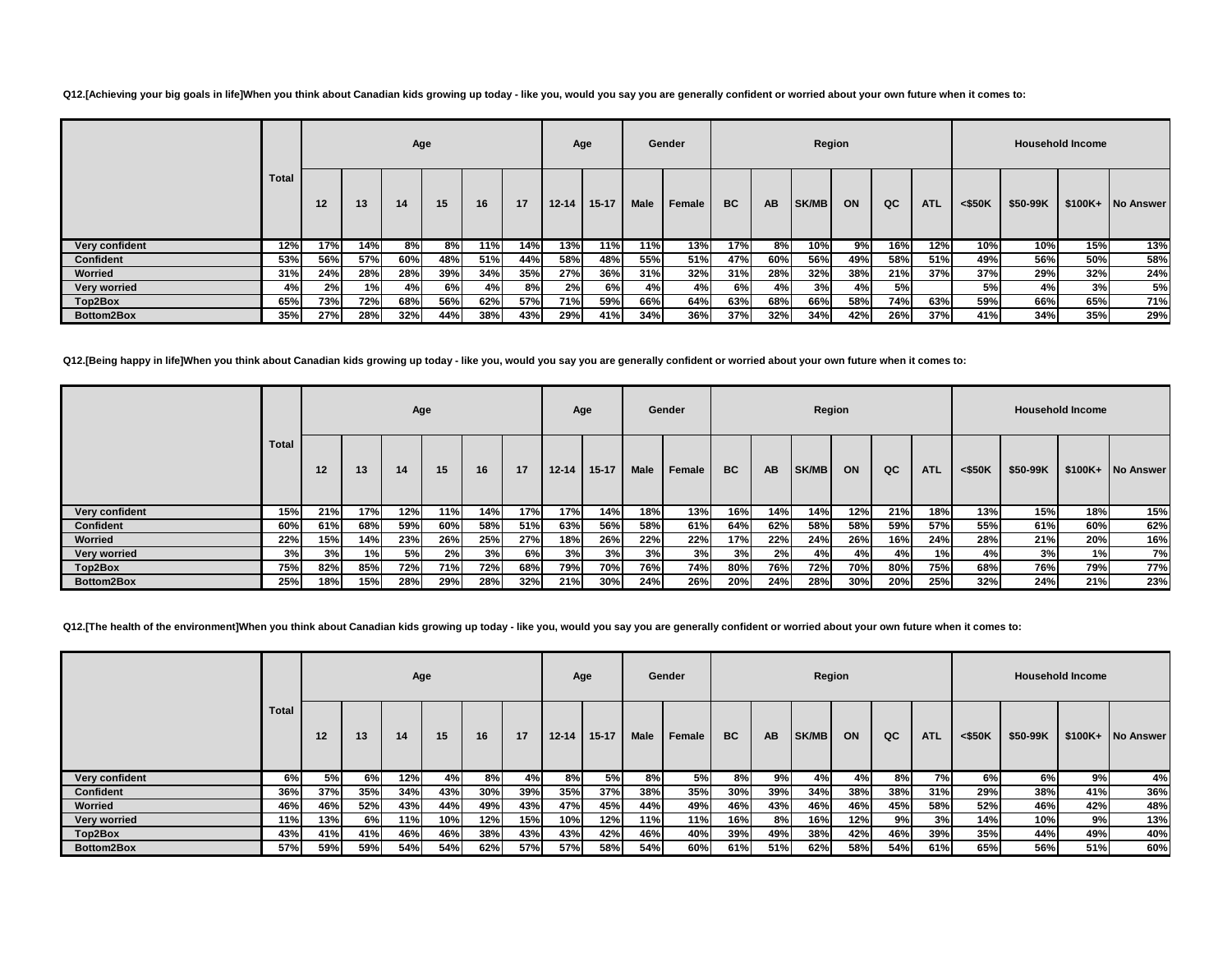#### **Q13.[Summary of Agree]Do you agree or disagree with the following statements?**

|                                                                                 |       |     |     | Age |     |     |     |           | Age       |             | Gender |           |           | Region |     |     |            |           |          | <b>Household Income</b> |                   |
|---------------------------------------------------------------------------------|-------|-----|-----|-----|-----|-----|-----|-----------|-----------|-------------|--------|-----------|-----------|--------|-----|-----|------------|-----------|----------|-------------------------|-------------------|
|                                                                                 | Total | 12  | 13  | 14  | 15  | 16  | 17  | $12 - 14$ | $15 - 17$ | <b>Male</b> | Female | <b>BC</b> | <b>AB</b> | SK/MB  | ON  | QC  | <b>ATL</b> | $<$ \$50K | \$50-99K |                         | \$100K+ No Answer |
| Young Canadians get the support<br>they need to achieve their full<br>potential | 63%   | 73% | 60% | 58% | 61% | 62% | 65% | 63%       | 63%       | 63%         | 63%    | 58%       | 70%       | 58%    | 66% | 62% | 57%        | 52%       | 62%      | 69%                     | 70%               |
| Canada is doing its best for poor<br>people                                     | 51%   | 54% | 55% | 51% | 47% | 49% | 48% | 53%       | 48%       | 54%         | 48%    | 45%       | 55%       | 48%    | 49% | 55% | 51%        | 41%       | 50%      | 59%                     | 50%               |
| People in Canada are all treated<br>equally                                     | 52%   | 59% | 53% | 49% | 54% | 54% | 44% | 53%       | 51%       | 53%         | 52%    | 61%       | 49%       | 34%    | 53% | 55% | 55%        | 43%       | 52%      | 59%                     | 55%               |
| Canada is a great place to be a kid                                             | 95%   | 97% | 97% | 94% | 94% | 94% | 95% | 96%       | 94%       | 95%         | 95%    | 96%       | 99%       | 97%    | 95% | 93% | 93%        | 95%       | 95%      | 96%                     | 95%               |
| It is hard for families like mine to<br>afford college or university            | 69%   | 65% | 72% | 72% | 61% | 71% | 72% | 70%       | 68%       | 66%         | 71%    | 71%       | 67%       | 80%    | 67% | 64% | 76%        | 87%       | 70%      | 54%                     | 68%               |
| Young people don't have enough say<br>on the big issues that affect them        | 77%   | 79% | 79% | 77% | 75% | 78% | 73% | 78%       | 76%       | 76%         | 78%    | 72%       | 75%       | 73%    | 74% | 85% | 78%        | 81%       | 78%      | 74%                     | 73%               |
| We should lower the voting age to 16                                            | 43%   | 47% | 41% | 38% | 44% | 41% | 48% | 42%       | 44%       | 42%         | 44%    | 43%       | 36%       | 35%    | 44% | 46% | 52%        | 47%       | 39%      | 44%                     | 43%               |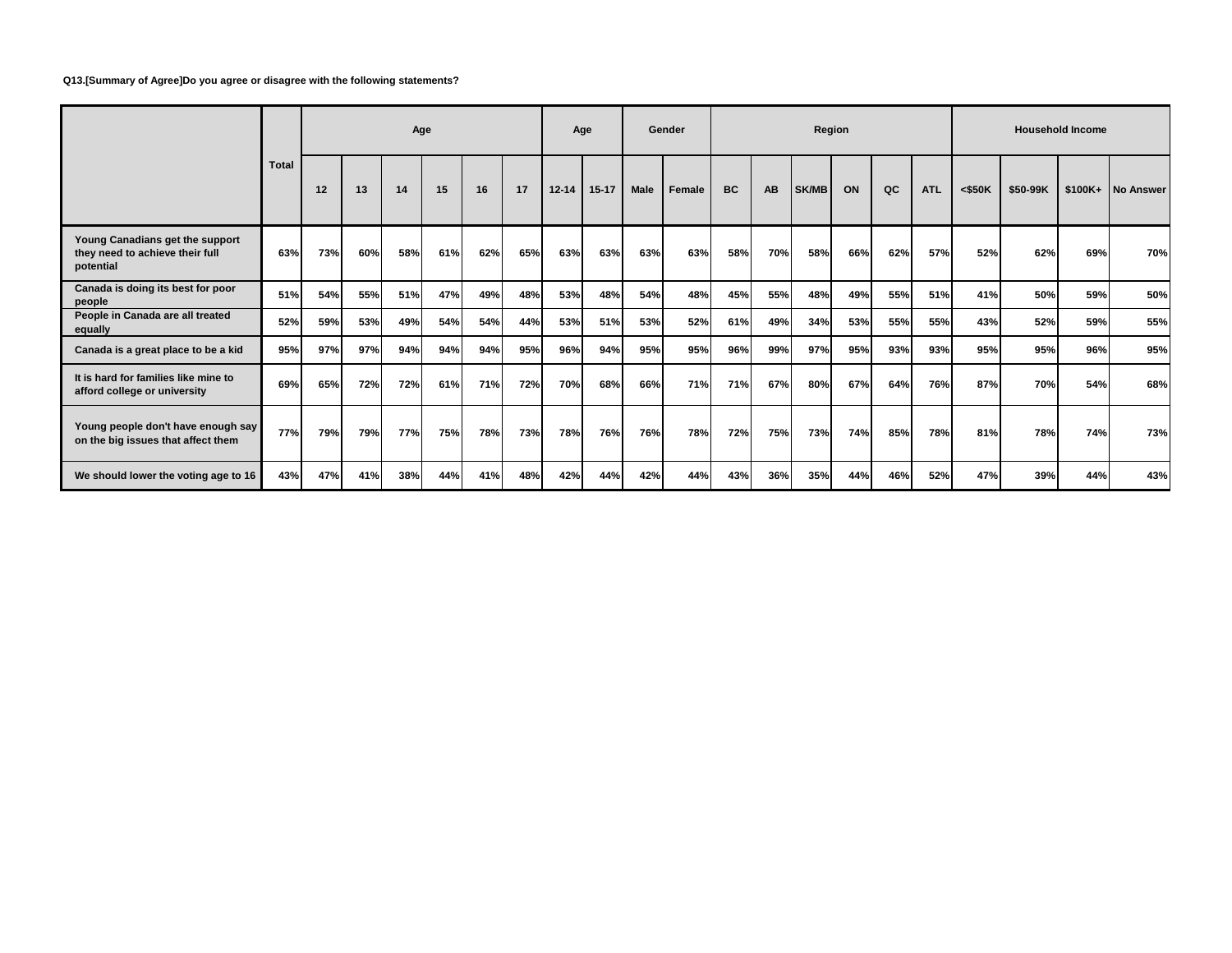### **Q13.[Summary of Disagree]Do you agree or disagree with the following statements?**

|                                                                                 |       |     |     | Age |     |     |     |           | Age       |      | Gender    |           |           | Region       |     |     |            |           |          | <b>Household Income</b> |           |
|---------------------------------------------------------------------------------|-------|-----|-----|-----|-----|-----|-----|-----------|-----------|------|-----------|-----------|-----------|--------------|-----|-----|------------|-----------|----------|-------------------------|-----------|
|                                                                                 | Total | 12  | 13  | 14  | 15  | 16  | 17  | $12 - 14$ | $15 - 17$ | Male | Female    | <b>BC</b> | <b>AB</b> | <b>SK/MB</b> | ON  | QC  | <b>ATL</b> | $<$ \$50K | \$50-99K | $$100K+$                | No Answer |
| Young Canadians get the support<br>they need to achieve their full<br>potential | 37%   | 27% | 40% | 42% | 39% | 38% | 35% | 37%       | 37%       | 37%  | 37%       | 42%       | 30%       | 42%          | 34% | 38% | 43%        | 48%       | 38%      | 31%                     | 30%       |
| Canada is doing its best for poor<br>people                                     | 49%   | 46% | 45% | 49% | 53% | 51% | 52% | 47%       | 52%       | 46%  | 52%       | 55%       | 45%       | 52%          | 51% | 45% | 49%        | 59%       | 50%      | 41%                     | 50%       |
| People in Canada are all treated<br>equally                                     | 48%   | 41% | 47% | 51% | 46% | 46% | 56% | 47%       | 49%       | 47%  | 48%       | 39%       | 51%       | 66%          | 47% | 45% | 45%        | 57%       | 48%      | 41%                     | 45%       |
| Canada is a great place to be a kid                                             | 5%    | 3%  | 3%  | 6%  | 6%  | 6%  | 5%  | 4%        | 6%        | 5%   | <b>5%</b> | 4%        | 1%        | 3%           | 5%  | 7%  | 7%         | 5%        | 5%       | 4%                      | 5%        |
| It is hard for families like mine to<br>afford college or university            | 31%   | 35% | 28% | 28% | 39% | 29% | 28% | 30%       | 32%       | 34%  | 29%       | 29%       | 33%       | 20%          | 33% | 36% | 24%        | 13%       | 30%      | 46%                     | 32%       |
| Young people don't have enough say<br>on the big issues that affect them        | 23%   | 21% | 21% | 23% | 25% | 22% | 27% | 22%       | 24%       | 24%  | 22%       | 28%       | 25%       | 27%          | 26% | 15% | 22%        | 19%       | 22%      | 26%                     | 27%       |
| We should lower the voting age to 16                                            | 57%   | 53% | 59% | 62% | 56% | 59% | 52% | 58%       | 56%       | 58%  | 56%       | 57%       | 64%       | 65%          | 56% | 54% | 48%        | 53%       | 61%      | 56%                     | 57%       |

**Q13.[Young Canadians get the support they need to achieve their full potential]Do you agree or disagree with the following statements?**

|                         |              |     |     | Age |     |     |     |           | Age       |             | Gender |           |           | Region       |     |     |            |           |          | <b>Household Income</b> |                   |
|-------------------------|--------------|-----|-----|-----|-----|-----|-----|-----------|-----------|-------------|--------|-----------|-----------|--------------|-----|-----|------------|-----------|----------|-------------------------|-------------------|
|                         | <b>Total</b> | 12  | 13  | 14  | 15  | 16  | 17  | $12 - 14$ | $15 - 17$ | <b>Male</b> | Female | <b>BC</b> | <b>AB</b> | <b>SK/MB</b> | ON  | QC  | <b>ATL</b> | $<$ \$50K | \$50-99K |                         | \$100K+ No Answer |
| <b>Totally Agree</b>    | 7% <b>1</b>  | 11% | 8%I | 3%  | 6%  | 8%  | 9%  | 7%        | 7%        | 7%I         | 8%     | 6%        | 9%        | 5%           | 8%I | 6%  | 6%         | 5%        | 8%       | 9%                      | 6%                |
| <b>Mostly Agree</b>     | 56%          | 62% | 52% | 55% | 56% | 55% | 56% | 56%       | 55%       | 56%         | 55%    | 51%       | 61%       | 53%          | 58% | 56% | 51%        | 47%       | 55%      | 61%                     | 64%               |
| <b>Mostly Disagree</b>  | 31%          | 24% | 38% | 39% | 29% | 27% | 27% | 34%       | 28%       | 31%         | 31%    | 34%       | 24%       | 39%          | 28% | 33% | 34%        | 40%       | 30%      | 27%                     | 25%               |
| <b>Totally Disagree</b> | 6%           | 3%  | 2%  | 3%  | 9%  | 10% | 8%I | 3%        | 9%        | 6%          | 6%     | 8%        | 6%I       | 3%           | 6%l | 5%  | 9%         | 8%        | 7%       | 3%                      | 5%                |
| Top2Box                 | 63%          | 73% | 60% | 58% | 61% | 62% | 65% | 63%       | 63%       | 63%         | 63%    | 58%       | 70%       | 58%          | 66% | 62% | 57%        | 52%       | 62%      | 69%                     | 70%               |
| Bottom2Box              | 37%          | 27% | 40% | 42% | 39% | 38% | 35% | 37%       | 37%       | 37%         | 37%    | 42%       | 30%       | 42%          | 34% | 38% | 43%        | 48%       | 38%      | 31%                     | 30%               |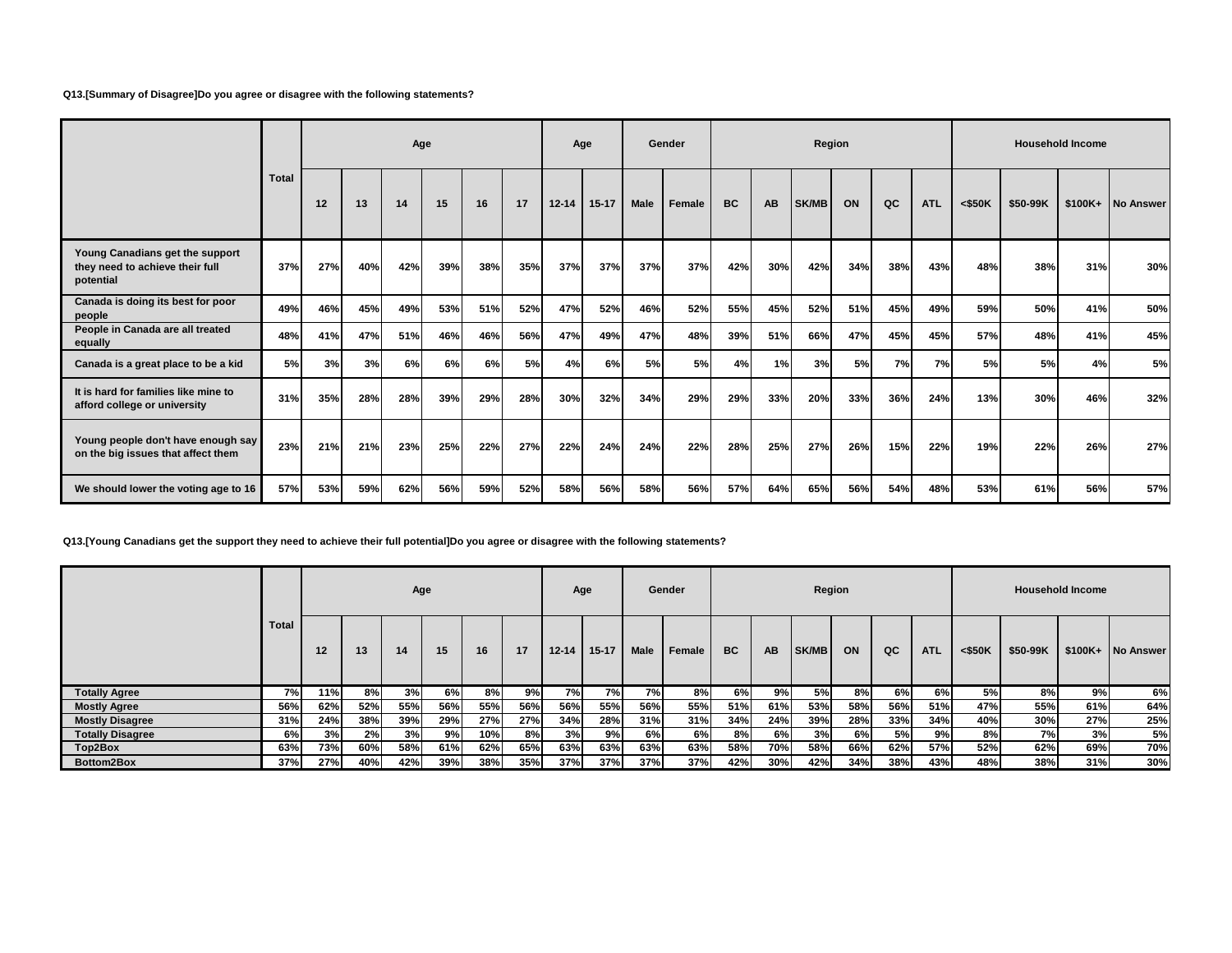### **Q13.[Canada is doing its best for poor people]Do you agree or disagree with the following statements?**

|                         |              |     |     | Age |     |     |     | Age       |           |             | Gender |           |           | Region       |           |     |            |           |           | <b>Household Income</b> |                   |
|-------------------------|--------------|-----|-----|-----|-----|-----|-----|-----------|-----------|-------------|--------|-----------|-----------|--------------|-----------|-----|------------|-----------|-----------|-------------------------|-------------------|
|                         | <b>Total</b> | 12  | 13  | 14  | 15  | 16  | 17  | $12 - 14$ | $15 - 17$ | <b>Male</b> | Female | <b>BC</b> | <b>AB</b> | <b>SK/MB</b> | ON        | QC  | <b>ATL</b> | $<$ \$50K | \$50-99K  |                         | \$100K+ No Answer |
| <b>Totally Agree</b>    | 6%           | 7%I | 6%I | 3%  | 6%  | 8%  | 5%  | 5%I       | 7%        | 6%          | 6%     | 3%        | 8%I       | 4%l          | <b>5%</b> | 8%  | 7%         | 5%        | <b>7%</b> | 7%                      | 4%                |
| <b>Mostly Agree</b>     | 45%          | 47% | 50% | 48% | 41% | 40% | 43% | 48%       | 41%       | 48%         | 42%    | 42%       | 47%       | 44%          | 43%       | 48% | 43%        | 37%       | 44%       | 52%                     | 47%               |
| <b>Mostly Disagree</b>  | 36%          | 37% | 35% | 39% | 38% | 36% | 30% | 37%       | 35%       | 33%         | 38%    | 39%       | 26%       | 38%          | 39%       | 33% | 39%        | 38%       | 38%       | 32%                     | 35%               |
| <b>Totally Disagree</b> | 13%          | 9%I | 10% | 10% | 15% | 15% | 23% | 10%       | 17%       | 13%         | 14%    | 17%       | 19%       | 14%          | 12%       | 12% | 10%        | 21%       | 11%       | 9%                      | 15%               |
| Top2Box                 | 51%          | 54% | 55% | 51% | 47% | 49% | 48% | 53%       | 48%       | 54%         | 48%    | 45%       | 55%       | 48%          | 49%       | 55% | 51%        | 41%       | 50%       | 59%                     | 50%               |
| Bottom2Box              | 49%          | 46% | 45% | 49% | 53% | 51% | 52% | 47%       | 52%       | 46%         | 52%    | 55%       | 45%       | 52%          | 51%       | 45% | 49%        | 59%       | 50%       | 41%                     | 50%               |

**Q13.[People in Canada are all treated equally]Do you agree or disagree with the following statements?**

|                         |       |           |      | Age |     |     |     |           | Age       |      | Gender |           |           | Region |     |     |            |         |          | <b>Household Income</b> |                   |
|-------------------------|-------|-----------|------|-----|-----|-----|-----|-----------|-----------|------|--------|-----------|-----------|--------|-----|-----|------------|---------|----------|-------------------------|-------------------|
|                         | Total | 12        | 13   | 14  | 15  | 16  | 17  | $12 - 14$ | $15 - 17$ | Male | Female | <b>BC</b> | <b>AB</b> | SK/MB  | ON  | QC  | <b>ATL</b> | < \$50K | \$50-99K |                         | \$100K+ No Answer |
| <b>Totally Agree</b>    | 7%    | <b>7%</b> | 10%  | 6%  | 5%  | 10% | 5%  | 7%        | 7%I       | 6%   | 8%     | 6%        | 6%l       | 6%l    | 8%l | 8%  | 7%         | 11%     | 5%       | 7%                      | 5%                |
| <b>Mostly Agree</b>     | 45%   | 52%       | 43%  | 43% | 49% | 45% | 40% | 46%       | 45%       | 47%  | 44%    | 55%       | 43%       | 28%    | 45% | 48% | 48%        | 32%     | 47%      | 52%                     | 50%               |
| <b>Mostly Disagree</b>  | 33%   | 31%       | 37%  | 37% | 31% | 29% | 36% | 35%       | 32%       | 31%  | 36%    | 27%       | 33%       | 43%    | 33% | 36% | 31%        | 36%     | 34%      | 32%                     | 32%               |
| <b>Totally Disagree</b> | 14%   | 11%       | 10%  | 14% | 15% | 17% | 19% | 11%       | 17%       | 16%  | 12%    | 13%       | 19%       | 23%    | 14% | 9%  | 13%        | 21%     | 15%      | 9%                      | 13%               |
| Top2Box                 | 52%   | 59%       | 53%  | 49% | 54% | 54% | 44% | 53%       | 51%       | 53%  | 52%    | 61%       | 49%       | 34%    | 53% | 55% | 55%        | 43%     | 52%      | 59%                     | 55%               |
| Bottom2Box              | 48%   | 41%       | 47%I | 51% | 46% | 46% | 56% | 47%       | 49%       | 47%  | 48%    | 39%       | 51%       | 66%    | 47% | 45% | 45%        | 57%     | 48%      | 41%                     | 45%               |

**Q13.[Canada is a great place to be a kid]Do you agree or disagree with the following statements?**

|                         |       |                   |     | Age |     |     |     | Age       |           |      | Gender |           |           | Region |     |                 |            |           |          | <b>Household Income</b> |                   |
|-------------------------|-------|-------------------|-----|-----|-----|-----|-----|-----------|-----------|------|--------|-----------|-----------|--------|-----|-----------------|------------|-----------|----------|-------------------------|-------------------|
|                         | Total | $12 \overline{ }$ | 13  | 14  | 15  | 16  | 17  | $12 - 14$ | $15 - 17$ | Male | Female | <b>BC</b> | <b>AB</b> | SK/MB  | ON  | QC              | <b>ATL</b> | $<$ \$50K | \$50-99K |                         | \$100K+ No Answer |
| <b>Totally Agree</b>    | 36%   | 48%               | 37% | 30% | 36% | 35% | 31% | 38%       | 34%       | 33%  | 39%    | 35%       | 45%       | 33%    | 35% | 33%             | 40%        | 31%       | 35%      | 42%                     | 36%               |
| <b>Mostly Agree</b>     | 59%   | 49%               | 60% | 65% | 57% | 59% | 65% | 58%       | 60%       | 62%  | 56%    | 61%       | 54%       | 65%    | 60% | 60%             | 52%        | 63%       | 60%      | 54%                     | 59%               |
| <b>Mostly Disagree</b>  | 4%    | 3%                | 2%  | 6%  | 5%  | 4%  | 4%  | 4%        | 4%        | 4%   | 4%     | 4%        | 1%        | 3%     | 4%  | 6%              | 6%         | 4%        | 4%       | 4%                      | 4%                |
| <b>Totally Disagree</b> | 1%    |                   | 1%  |     | 1%  | 2%  | 1%  | 0%l       | 1%        | 0%   | 1%     |           |           |        | 1%  | 2%              | 1%         | 2%        | 1%       |                         | 1%                |
| Top2Box                 | 95%   | 97%               | 97% | 94% | 94% | 94% | 95% | 96%       | 94%       | 95%  | 95%    | 96%       | 99%       | 97%    | 95% | 93%             | 93%        | 95%       | 95%      | 96%                     | 95%               |
| Bottom2Box              | 5%    | 3%                | 3%  | 6%  | 6%  | 6%  | 5%  | 4%        | 6%        | 5%   | 5%I    | 4%        | 1%I       | 3%     | 5%  | 7% <sub>1</sub> | 7%         | 5%        | 5%       | 4%                      | 5%                |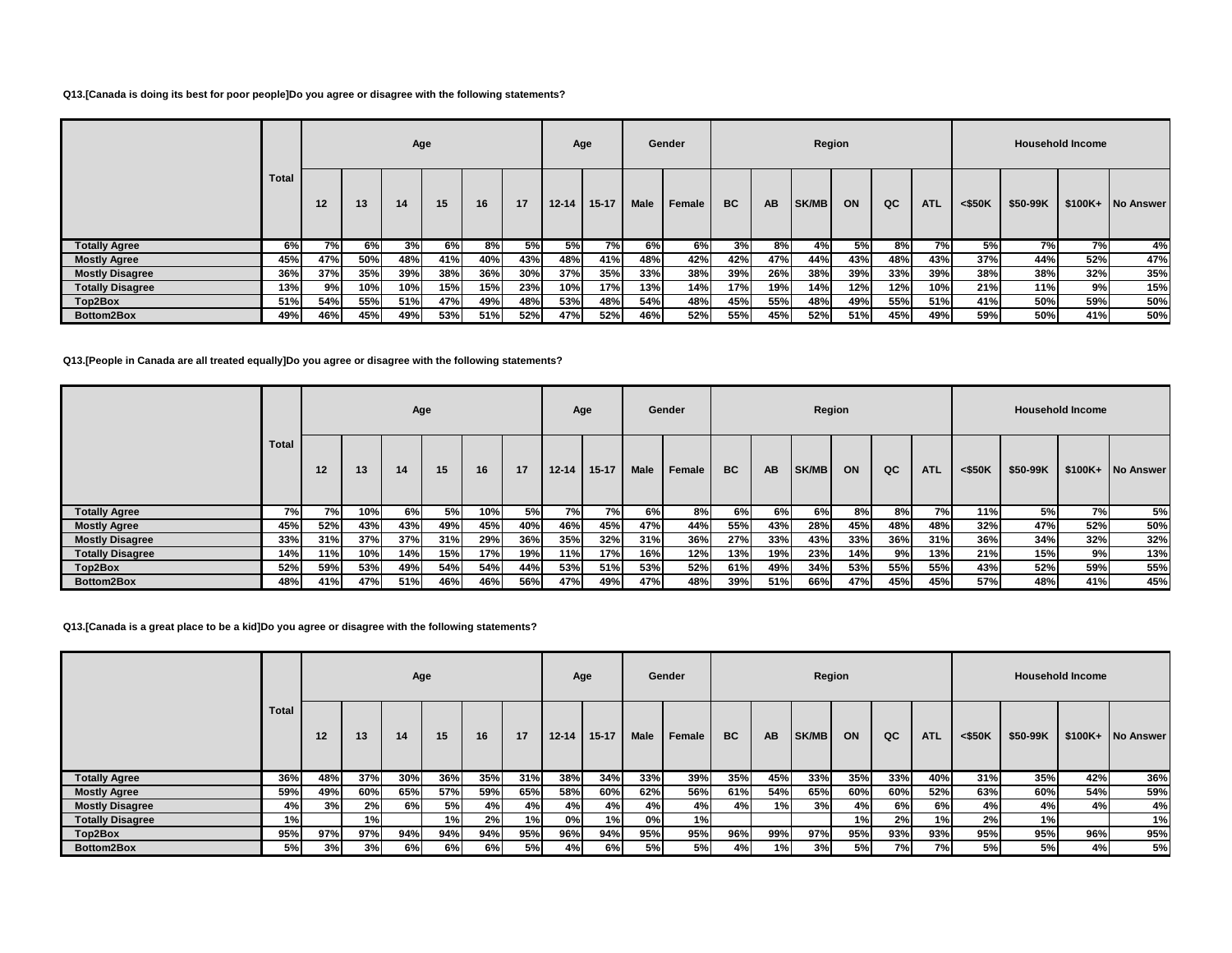#### **Q13.[It is hard for families like mine to afford college or university]Do you agree or disagree with the following statements?**

|                         |       |     |     | Age |     |     |     |           | Age       |             | Gender |           |     | Region       |     |     |            |           |          | <b>Household Income</b> |                   |
|-------------------------|-------|-----|-----|-----|-----|-----|-----|-----------|-----------|-------------|--------|-----------|-----|--------------|-----|-----|------------|-----------|----------|-------------------------|-------------------|
|                         | Total | 12  | 13  | 14  | 15  | 16  | 17  | $12 - 14$ | $15 - 17$ | <b>Male</b> | Female | <b>BC</b> | AB. | <b>SK/MB</b> | ON  | QC  | <b>ATL</b> | $<$ \$50K | \$50-99K |                         | \$100K+ No Answer |
| <b>Totally Agree</b>    | 28%   | 22% | 26% | 27% | 26% | 29% | 40% | 25%       | 31%       | 25%         | 31%    | 33%       | 28% | 35%          | 25% | 24% | 37%        | 45%       | 31%      | 13%                     | 24%               |
| <b>Mostly Agree</b>     | 41%   | 43% | 46% | 46% | 35% | 42% | 32% | 45%       | 37%       | 42%         | 40%    | 38%       | 39% | 44%          | 43% | 40% | 39%        | 42%       | 38%      | 41%                     | 45%               |
| <b>Mostly Disagree</b>  | 22%   | 26% | 17% | 17% | 30% | 20% | 23% | 20%       | 24%       | 22%         | 22%    | 21%       | 22% | 16%          | 22% | 26% | 16%        | 10%       | 25%      | 30%                     | 22%               |
| <b>Totally Disagree</b> | 9%    | 9%  | 11% | 10% | 9%  | 9%  | 5%  | 10%       | 8%        | 11%         | 7%     | 8%        | 10% | 4%           | 10% | 9%  | 7%         | 4%        | 6%       | 16%                     | 10%               |
| Top2Box                 | 69%   | 65% | 72% | 72% | 61% | 71% | 72% | 70%       | 68%       | 66%         | 71%    | 71%       | 67% | 80%          | 67% | 64% | 76%        | 87%       | 70%      | 54%                     | 68%               |
| Bottom2Box              | 31%   | 35% | 28% | 28% | 39% | 29% | 28% | 30%       | 32%       | 34%         | 29%    | 29%       | 33% | 20%          | 33% | 36% | <b>24%</b> | 13%       | 30%      | 46%                     | 32%               |

#### **Q13.[Young people don't have enough say on the big issues that affect them]Do you agree or disagree with the following statements?**

|                         |       |     |     |     | Age |     |     |           | Age       |      | Gender |           |           | Region |     |     |            |           |          | <b>Household Income</b> |           |
|-------------------------|-------|-----|-----|-----|-----|-----|-----|-----------|-----------|------|--------|-----------|-----------|--------|-----|-----|------------|-----------|----------|-------------------------|-----------|
|                         | Total | 12  | 13  | 14  | 15  | 16  | 17  | $12 - 14$ | $15 - 17$ | Male | Female | <b>BC</b> | <b>AB</b> | SK/MB  | ON  | QC  | <b>ATL</b> | $<$ \$50K | \$50-99K | $$100K+$                | No Answer |
| <b>Totally Agree</b>    | 22%   | 26% | 23% | 19% | 19% | 24% | 19% | 23%       | 20%       | 23%  | 21%    | 27%       | 15%       | 20%    | 17% | 28% | 24%        | 29%       | 20%      | 19%                     | 18%       |
| <b>Mostly Agree</b>     | 55%   | 53% | 55% | 58% | 56% | 54% | 55% | 55%       | 55%       | 53%  | 57%    | 46%       | 60%       | 53%    | 57% | 57% | 54%        | 52%       | 57%      | 55%                     | 55%       |
| <b>Mostly Disagree</b>  | 20%   | 21% | 17% | 21% | 24% | 21% | 20% | 19%       | 21%       | 20%  | 21%    | 23%       | 21%       | 27%    | 23% | 12% | 21%        | 17%       | 19%      | 22%                     | 26%       |
| <b>Totally Disagree</b> | 3%    | 1%  | 5%  | 2%  | 1%  | 1%  | 6%l | 3%        | 3%        | 4%   | 2%     | 5%l       | 4%        |        | 3%  | 3%  | 1%         | 2%        | 3%       | 4%                      | 1%        |
| Top2Box                 | 77%   | 79% | 79% | 77% | 75% | 78% | 73% | 78%       | 76%       | 76%  | 78%    | 72%       | 75%       | 73%    | 74% | 85% | 78%        | 81%       | 78%      | 74%                     | 73%       |
| Bottom2Box              | 23%   | 21% | 21% | 23% | 25% | 22% | 27% | 22%       | 24%       | 24%  | 22%    | 28%       | 25%       | 27%    | 26% | 15% | 22%        | 19%       | 22%      | 26%                     | 27%       |

**Q13.[We should lower the voting age to 16]Do you agree or disagree with the following statements?**

|                         |       |     |     | Age |     |     |     |           | Age       |             | Gender |           |           | Region       |     |     |            |           |          | <b>Household Income</b> |                  |
|-------------------------|-------|-----|-----|-----|-----|-----|-----|-----------|-----------|-------------|--------|-----------|-----------|--------------|-----|-----|------------|-----------|----------|-------------------------|------------------|
|                         | Total | 12  | 13  | 14  | 15  | 16  | 17  | $12 - 14$ | $15 - 17$ | <b>Male</b> | Female | <b>BC</b> | <b>AB</b> | <b>SK/MB</b> | ON  | QC  | <b>ATL</b> | $<$ \$50K | \$50-99K | $$100K+$                | <b>No Answer</b> |
| <b>Totally Agree</b>    | 14%   | 17% | 13% | 11% | 11% | 17% | 16% | 14%       | 15%       | 13%         | 15%    | 19%       | 9%        | 13%          | 14% | 13% | 16%        | 15%       | 14%      | 15%                     | 11%              |
| <b>Mostly Agree</b>     | 29%   | 31% | 28% | 27% | 33% | 24% | 31% | 29%       | 29%       | 29%         | 29%    | 24%       | 26%       | 23%          | 29% | 33% | 36%        | 32%       | 26%      | 29%                     | 32%              |
| <b>Mostly Disagree</b>  | 35%   | 31% | 34% | 41% | 36% | 38% | 28% | 36%       | 34%       | 36%         | 35%    | 30%       | 39%       | 48%          | 34% | 33% | 30%        | 33%       | 36%      | 35%                     | 36%              |
| <b>Totally Disagree</b> | 22%   | 21% | 25% | 21% | 21% | 21% | 24% | 22%       | 22%       | 23%         | 21%    | 27%       | 25%       | 16%          | 22% | 22% | 18%        | 20%       | 25%      | 21%                     | 22%              |
| Top2Box                 | 43%   | 47% | 41% | 38% | 44% | 41% | 48% | 42%       | 44%       | 42%         | 44%    | 43%       | 36%       | 35%          | 44% | 46% | 52%        | 47%       | 39%      | 44%                     | 43%              |
| Bottom2Box              | 57%   | 53% | 59% | 62% | 56% | 59% | 52% | 58%       | 56%       | 58%         | 56%    | 57%       | 64%       | 65%          | 56% | 54% | 48%        | 53%       | 61%      | 56%                     | 57%              |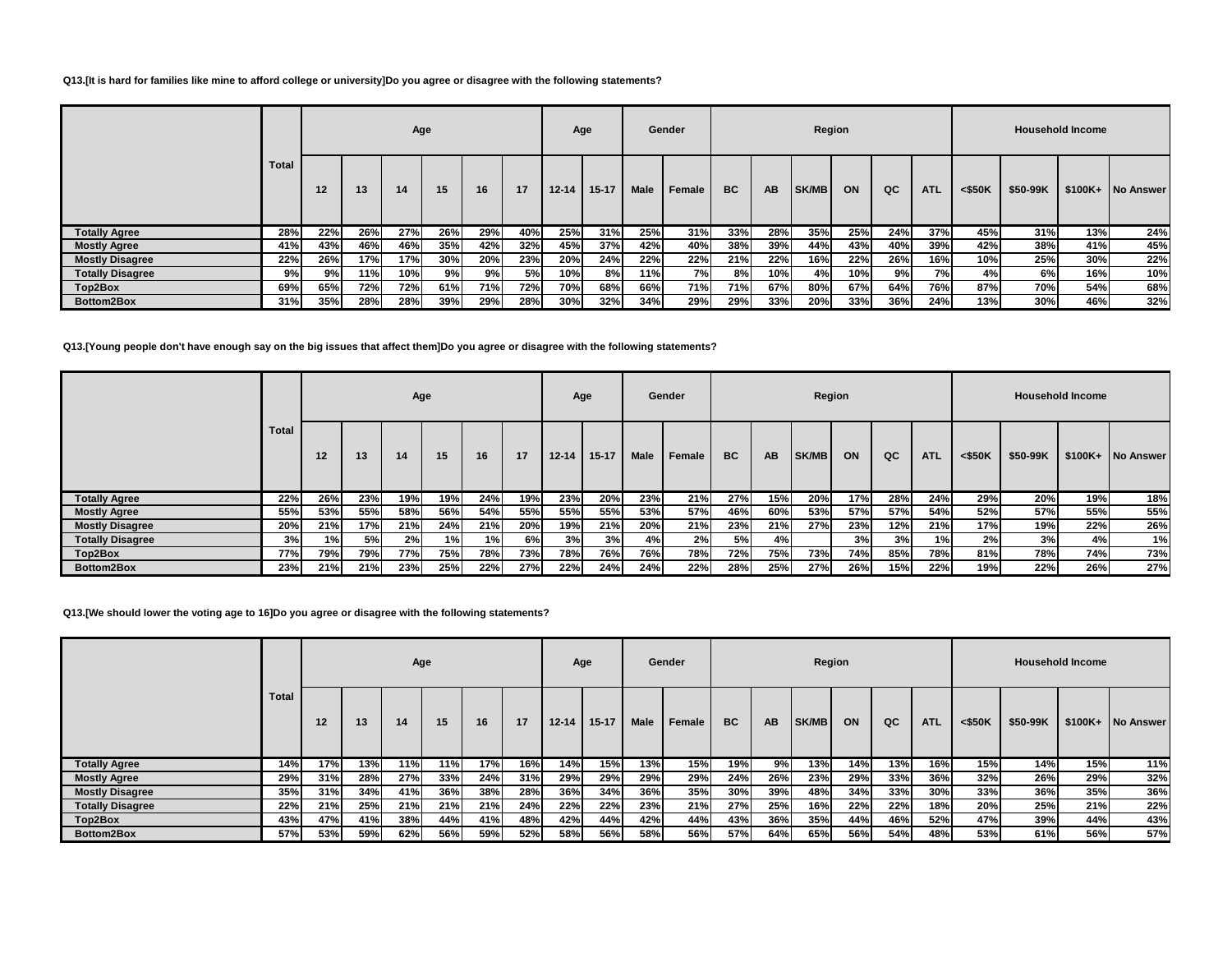#### **Q14.Thinking overall about young people here in Canada and the things that affect them, would you say that most:**

|                              |              |     |     | Age |     |     |     |           | Age       |             | Gender   |     |           | Region       |     |     |            |           |          | <b>Household Income</b> |                   |
|------------------------------|--------------|-----|-----|-----|-----|-----|-----|-----------|-----------|-------------|----------|-----|-----------|--------------|-----|-----|------------|-----------|----------|-------------------------|-------------------|
|                              | <b>Total</b> | 12  | 13  | 14  | 15  | 16  | 17  | $12 - 14$ | $15 - 17$ | <b>Male</b> | Female I | BC  | <b>AB</b> | <b>SK/MB</b> | ON  | QC  | <b>ATL</b> | $<$ \$50K | \$50-99K |                         | \$100K+ No Answer |
| Are doing just fine          | 23%          | 27% | 22% | 27% | 22% | 18% | 23% | 25%       | 21%       | 25%         | 21%      | 17% | 29%       | 18%          | 25% | 22% | 27%        | 16%       | 22%      | 31%                     | 22%               |
| Could use some extra support | 63%          | 60% | 68% | 60% | 64% | 64% | 62% | 63%       | 64%       | 62%         | 64%      | 67% | 62%       | 72%          | 61% | 62% | 63%        | 61%       | 66%      | 62%                     | 63%               |
| Need a lot more support      | 14%          | 13% | 10% | 13% | 14% | 18% | 15% | 12%       | 16%       | 13%         | 15%      | 17% | 9%l       | 10%          | 14% | 17% | 10%        | 23%       | 12%      | 7%                      | 15%               |

**Q15.Overall, would you say Canadians give children and their issues:**

|                        |       |                 |     | Age |     |     |           |           | Age       |      | Gender |           |     | Region       |     |     |            |           |          | <b>Household Income</b> |                   |
|------------------------|-------|-----------------|-----|-----|-----|-----|-----------|-----------|-----------|------|--------|-----------|-----|--------------|-----|-----|------------|-----------|----------|-------------------------|-------------------|
|                        | Total | 12 <sup>2</sup> | 13  | 14  | 15  | 16  | 17        | $12 - 14$ | $15 - 17$ | Male | Female | <b>BC</b> | AB  | <b>SK/MB</b> | ON  | QC  | <b>ATL</b> | $<$ \$50K | \$50-99K |                         | \$100K+ No Answer |
| Too much attention     | 6%l   | 6%              | 6%I | 5%  | 8%  | 5%  | <b>5%</b> | 5%        | 6%I       | 6%   | 6%I    | 4%        | 6%l | 6%           | 8%I | 3%  | 9%         | 6%        | 6%       | <b>7%</b>               | 5%                |
| About the right amount | 45%   | 53%             | 50% | 51% | 43% | 34% | 43%       | 51%       | 40%       | 49%  | 43%    | 45%       | 48% | 44%          | 45% | 48% | 37%        | 37%       | 44%      | 53%                     | 49%               |
| Not enough attention   | 49%   | 41%             | 45% | 44% | 49% | 61% | 52%       | 43%       | 54%       | 46%  | 52%    | 51%       | 47% | 49%          | 47% | 49% | 54%        | 58%       | 51%      | 40%                     | 47%               |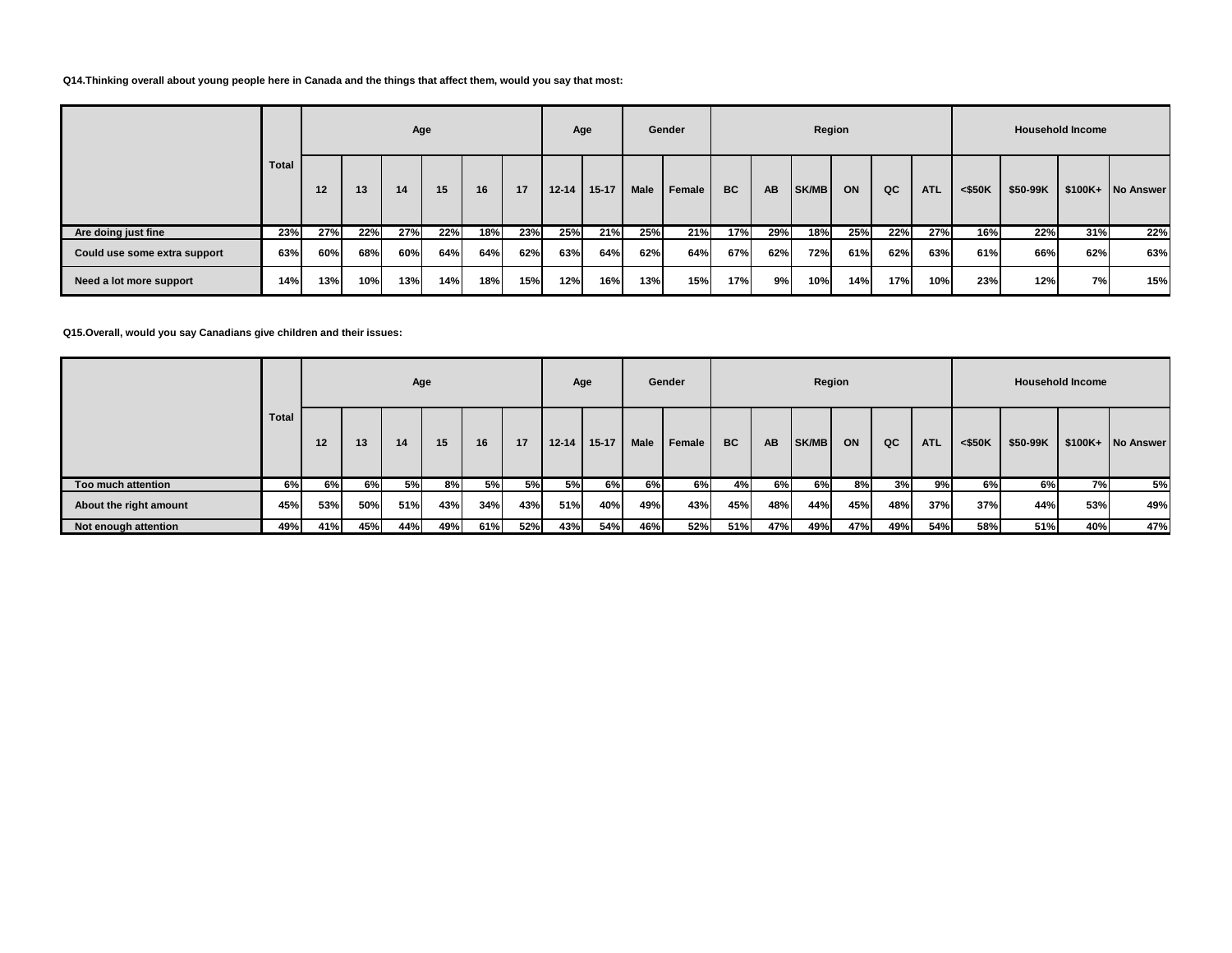### **Q16.What would you say are the biggest priorities for young people like you today?**

|                                                    |              |     |     | Age |     |     |     | Age       |           |             | Gender |           |     | Region       |     |     |            |           |          | <b>Household Income</b> |                   |
|----------------------------------------------------|--------------|-----|-----|-----|-----|-----|-----|-----------|-----------|-------------|--------|-----------|-----|--------------|-----|-----|------------|-----------|----------|-------------------------|-------------------|
|                                                    | <b>Total</b> | 12  | 13  | 14  | 15  | 16  | 17  | $12 - 14$ | $15 - 17$ | <b>Male</b> | Female | <b>BC</b> | AB  | <b>SK/MB</b> | ON  | QC  | <b>ATL</b> | $<$ \$50K | \$50-99K |                         | \$100K+ No Answer |
| <b>Bullying</b>                                    | 40%          | 62% | 34% | 46% | 36% | 34% | 27% | 47%       | 33%       | 36%         | 43%    | 31%       | 36% | 42%          | 38% | 48% | 40%        | 46%       | 40%      | 39%                     | 32%               |
| Affordability of<br>college/university/tech school | 37%          | 16% | 30% | 38% | 34% | 49% | 58% | 28%       | 47%       | 37%         | 37%    | 39%       | 36% | 46%          | 42% | 25% | 42%        | 38%       | 42%      | 33%                     | 35%               |
| Mental health/depression/anxiety                   | 32%          | 25% | 30% | 28% | 34% | 36% | 43% | 28%       | 37%       | 27%         | 38%    | 31%       | 31% | 22%          | 39% | 26% | 39%        | 29%       | 36%      | 30%                     | 37%               |
| <b>Schools/Education</b>                           | 30%          | 28% | 30% | 30% | 32% | 33% | 28% | 29%       | 31%       | 31%         | 30%    | 30%       | 28% | 27%          | 29% | 36% | 25%        | 25%       | 29%      | 35%                     | 34%               |
| <b>Health/Fitness/Obesity/Nutrition</b>            | 30%          | 31% | 30% | 28% | 29% | 35% | 24% | 30%       | 30%       | 31%         | 28%    | 30%       | 36% | 20%          | 28% | 31% | 30%        | 25%       | 28%      | 34%                     | 30%               |
| Drugs/alcohol                                      | 29%          | 22% | 29% | 26% | 33% | 32% | 30% | 26%       | 31%       | 33%         | 25%    | 24%       | 30% | 32%          | 28% | 27% | 39%        | 28%       | 29%      | 32%                     | 22%               |
| <b>Poverty/Poor families</b>                       | 23%          | 20% | 28% | 26% | 21% | 18% | 26% | 24%       | 21%       | 26%         | 20%    | 22%       | 21% | 18%          | 20% | 30% | 27%        | 35%       | 22%      | 18%                     | 14%               |
| <b>Safety online</b>                               | 17%          | 24% | 21% | 17% | 14% | 14% | 14% | 20%       | 14%       | 15%         | 19%    | 21%       | 17% | 27%          | 19% | 11% | 9%         | 16%       | 13%      | 18%                     | 26%               |
| Family/divorce/separation                          | 16%          | 20% | 19% | 18% | 18% | 8%  | 15% | 19%       | 14%       | 17%         | 15%    | 17%       | 19% | 19%          | 14% | 18% | 12%        | 17%       | 15%      | 15%                     | 21%               |
| Recreation programs and after-<br>school clubs     | 16%          | 17% | 17% | 19% | 16% | 18% | 7%  | 18%       | 14%       | 19%         | 13%    | 20%       | 18% | 18%          | 14% | 14% | 15%        | 15%       | 14%      | 17%                     | 20%               |
| Safe neighbourhoods                                | 14%          | 20% | 12% | 12% | 19% | 13% | 10% | 14%       | 14%       | 14%         | 14%    | 17%       | 15% | 16%          | 17% | 9%  | 10%        | 14%       | 14%      | 14%                     | 17%               |
| <b>Child abuse</b>                                 | 8%           | 10% | 10% | 6%  | 6%  | 7%  | 10% | 9%        | 7%        | 6%          | 10%    | 6%        | 7%  | 11%          | 6%  | 11% | 7%         | 7%        | 9%       | 8%                      | 7%                |
| <b>Domestic violence</b>                           | 3%           | 2%  | 6%  | 3%  | 4%  | 2%  | 2%  | 4%        | 3%        | 3%          | 4%     | 3%        | 4%  | 1%           | 3%  | 5%  | 3%         | 2%        | 4%       | 3%                      | 5%                |
| <b>Childcare/Pre-school programs</b>               | 2%           | 2%  | 3%  | 1%  | 4%  |     | 3%  | 2%        | 2%        | 2%          | 2%     |           |     | 3%           | 2%  | 6%  |            | 2%        | 2%       | 3%                      | 1%                |
| Other Issues (Specify:)                            | 2%           | 2%  | 2%  | 3%  | 1%  | 3%  | 2%  | 2%        | 2%        | 3%          | 2%     | 6%        | 3%  |              | 1%  | 1%  | 1%         | 2%        | 2%       | 2%                      | 2%                |